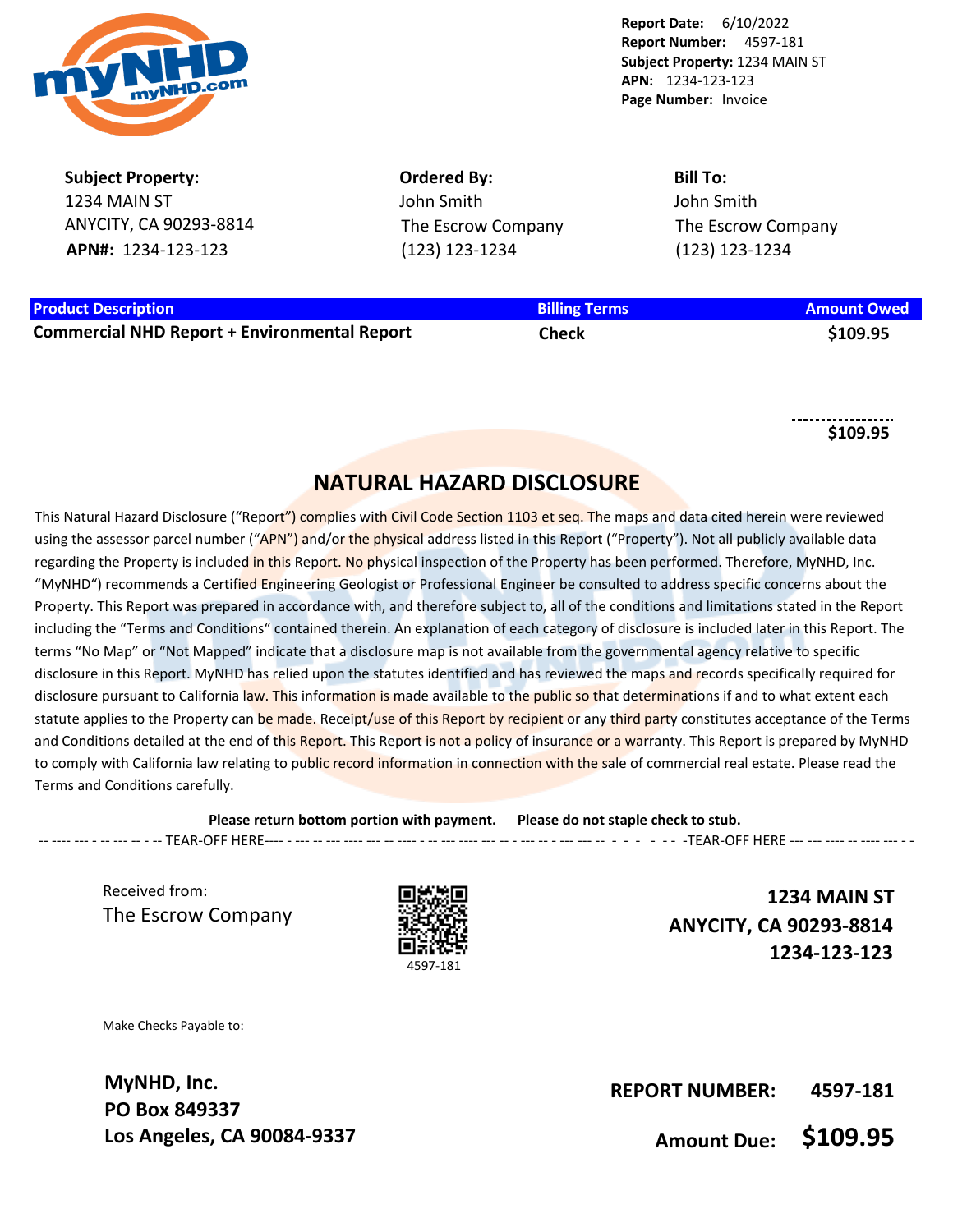

## **NATURAL HAZARD DISCLOSURE STATEMENT**

**NOTICE: This acknowledgement page does not represent the entire natural hazard disclosure report issued by MyNHD. Buyer acknowledges receipt of the entire NHD report and agrees to be bound by the terms and conditions thereof.**

#### APN: 1234-123-123 ADDRESS: 1234 MAIN ST ANYCITY, CA 90293-8814

The transferor and his or her agent(s) or a third-party consultant disclose the following information with the knowledge that even though this is not a warranty, prospective transferees may rely on this information in deciding whether and on what terms to purchase the subject property. Transferor hereby authorizes any agent(s) representing any principal(s) in this action to provide a copy of this statement to any person or entity in connection with any actual or anticipated sale of the property.

The following are representations made by the transferor and his or her agent(s) based on their knowledge and maps drawn by the state and federal governments. This information is a disclosure and is not intended to be part of any contract between the transferee and transferor.

#### **THIS REAL PROPERTY LIES WITHIN THE FOLLOWING HAZARDOUS AREA(S):**

**A SPECIAL FLOOD HAZARD AREA** (Any type Zone "A" or "V")designated by the Federal Emergency Management Agency.

Yes X No 2011 Information is not available from local jurisdiction

**AN AREA OF POTENTIAL FLOODING** shown on a dam failure inundation map pursuant to Section 8589.5 of the Government Code.

Yes X No 2011 Information is not available from local jurisdiction

**A VERY HIGH FIRE HAZARD SEVERITY ZONE** pursuant to Section 51178 or 51179 of the Government Code. The owner of this property is subject to the maintenance requirements of Section 51182 of the Government Code.

Yes X No.

**A WILDLAND AREA THAT MAY CONTAIN SUBSTANTIAL FOREST FIRE RISKS AND HAZARDS** pursuant to Section 4125 of the Public Resources Code. The owner of this property is subject to the maintenance requirements of Section 4291 of the Public Resources Code. Additionally, it is not the state's responsibility to provide fire protection services to any building or structure located within the wildlands unless the Department of Forestry and Fire Protection has entered into a cooperative agreement with a Local agency for those purposes pursuant to Section 4142 of the Public Resources Code.

```
___ Yes _X_ No
```
**AN EARTHQUAKE FAULT ZONE** pursuant to Section 2622 of the Public Resources Code.

Yes X No

**A SEISMIC HAZARD ZONE** pursuant to Section 2696 of the Public Resources Code.

 $\frac{1}{2}$  Yes (Landslide Zone)  $\frac{X}{X}$  No  $\frac{1}{2}$  Map is not yet released by state

 $\frac{1}{2}$  Yes (Liquefaction Zone)  $\frac{X}{X}$  No  $\frac{1}{2}$  Map is not yet released by state

**THESE HAZARDS MAY LIMIT YOUR ABILITY TO DEVELOP THE REAL PROPERTY TO OBTAIN INSURANCE, OR TO RECEIVE ASSISTANCE AFTER A DISASTER. THE MAPS ON WHICH THESE DISCLOSURES ARE BASED ESTIMATE WHERE NATURAL HAZARDS EXIST. THEY ARE NOT DEFINITIVE INDICATORS OF WHETHER OR NOT A PROPERTY WILL BE AFFECTED BY A NATURAL DISASTER. TRANSFEREE(S) AND TRANSFEROR(S) MAY WISH TO OBTAIN PROFESSIONAL ADVICE REGARDING THOSE HAZARDS AND OTHER HAZARDS THAT MAY AFFECT THE PROPERTY.**

| Signature of Seller(s) | Date | Signature of Seller(s) | Date |
|------------------------|------|------------------------|------|
| Signature of Agent(s)  | Date | Signature of Agent(s)  | Date |

#### **Check only one of the following:**

- Transferor(s) (Seller(s) and their agent(s) represent that the information herein is true and correct to the best of their knowledge as of the date signed by the transferor(s) and agent(s).
- X Transferor(s) (Seller(s) and their agent(s) acknowledge that they have exercised good faith in the selection of a third-party report provider as required in Civil Code Section 1103.7, and that the representations made in this Natural Hazard Disclosure Statement are based upon information provided by the independent third-party disclosure provider as a substituted disclosure pursuant to Civil Code Section 1103.4. Neither transferor(s) nor their agent(s) (1) has independently verified the information

contained in this statement and report or (2) is personally aware of any errors or inaccuracies in the information contained on the statement.

Transferee (Buyer) represents that he or she has read and understands this document. Pursuant to Civil Code Section 1103.8, the representations made in this Natural Hazard Disclosure Statement do not constitute all of the transferor's or agent's disclosure obligations in this transaction.

This statement was prepared by the following provider: **Third-Party Disclosure Provider(s) MyNHD, Inc. Date 6/10/2022**

There are other statutory disclosures, determinations and legal information in the Report. Refer to Report for these additional disclosures, determinations and legal information. With their signature below, Transferee(s) also acknowledge(s) they have received, read, and understand this document and the additional disclosures, determinations and legal information provided in this Report, in the tax disclosures (Mello-Roos and Special Assessments), in the Environmental Report (if ordered), and in the required notices and booklets/information regarding Environmental Hazards, Earthquake Safety, Home Energy Rating System, Lead-Based Paint and Mold, which booklets/ information are available at [https://www.MyNHD.com/booklets/comm\\_owners\\_guide.pdf](https://www.MyNHD.com/booklets/comm_owners_guide.pdf).

| ignature of Buyer(s) |  |
|----------------------|--|
|----------------------|--|

Signature of Buyer(s)\_\_\_\_\_\_\_\_\_\_\_\_\_\_\_\_\_\_\_\_\_\_\_\_\_\_\_\_\_\_\_\_\_\_\_ Date\_\_\_\_\_\_\_\_\_\_\_\_\_\_\_\_\_\_\_\_\_\_\_\_ Signature of Buyer(s)\_\_\_\_\_\_\_\_\_\_\_\_\_\_\_\_\_\_\_\_\_\_\_\_\_\_\_\_\_\_\_\_\_\_\_ Date\_\_\_\_\_\_\_\_\_\_\_\_\_\_\_\_\_\_\_\_\_\_\_\_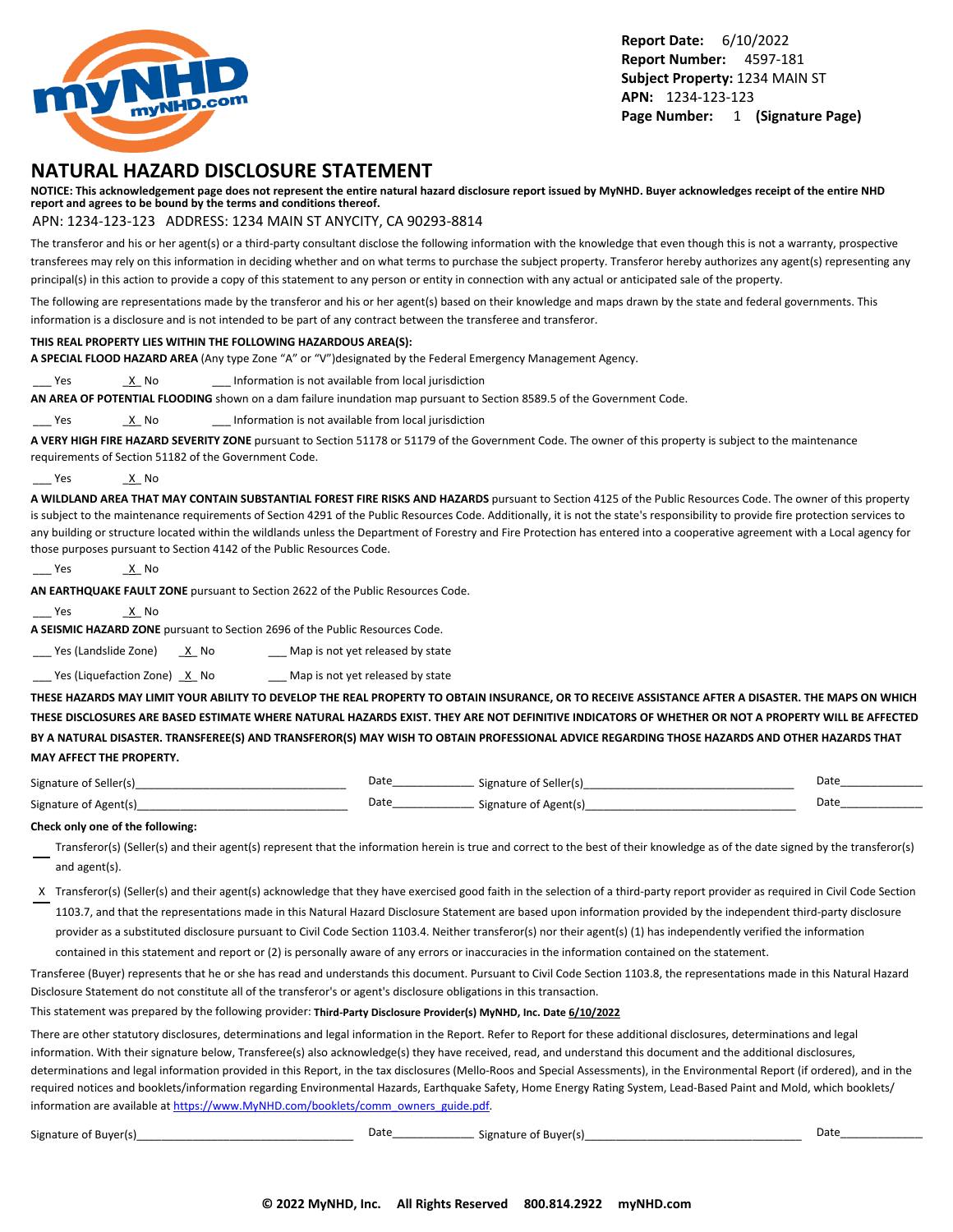



## **NATURAL HAZARD DISCLOSURE REPORT SUMMARY**

**Subject Property:** 1234 MAIN ST ANYCITY, CA 90293-8814

**APN:** 1234-123-123

| This property is located in/within:                         | Yes<br><b>No</b>        |      | <b>Details:</b> |
|-------------------------------------------------------------|-------------------------|------|-----------------|
| A Special Flood Hazard Area                                 | $\overline{X}$          |      | Page 3          |
| An Area of Potential Flooding Due to Dam Inundation         | $\overline{\mathsf{x}}$ |      | Page 3          |
| A Very High Fire Hazard Severity Zone                       | $\overline{\mathsf{x}}$ |      | Page 3          |
| A State of California Fire Responsibility Area (SRA)        | $\overline{\mathsf{X}}$ |      | Page 3          |
| An Earthquake Fault Zone                                    | $\overline{X}$          |      | Page 3          |
| A Landslide Seismic Hazard Zone                             | $\overline{\mathbf{x}}$ |      | Page 4          |
| A Liquefaction Seismic Hazard Zone                          | $\overline{\mathsf{x}}$ |      | Page 4          |
| 1 Mile of a Former Military Ordnance Site                   | $\overline{X}$          |      | Page 4          |
| 1 Mile of a Commercial/Industrial Use Zone                  | $\pmb{\chi}$            |      | Page 4          |
| 2 Miles of FAA Approved Landing Facility                    | $\overline{X}$          |      | Page 4          |
| An Airport Influence Area                                   | $\overline{\mathsf{X}}$ |      | Page 4          |
| Tsunami Inundation Hazard                                   | $\overline{\mathsf{x}}$ |      | Page 5          |
| Right to Farm/Important Farmland                            | $\overline{\mathsf{x}}$ |      | Page 6          |
| A Naturally Occurring Asbestos Area                         | $\overline{\mathsf{X}}$ |      | Page 6          |
| Critical Habitats                                           | $\overline{\mathsf{x}}$ |      | Page 6          |
| 1 Mile of a Mining Operation                                | $\overline{\mathsf{x}}$ |      | Page 6          |
| Sustainable Groundwater Management Act                      | $\overline{\mathsf{x}}$ |      | Page 6          |
| A Petrochemical Complex Area                                | $\overline{X}$          |      | Page 7          |
| A Methane Gas Zone                                          | $\overline{\mathsf{x}}$ |      | Page 7          |
| Gas and Hazardous Liquid Transmission Pipelines             | Included                |      | Page 7          |
| City/County Hazard Disclosures                              | $\pmb{\times}$          | Fire | Page 8, 9       |
| A Mello-Roos Community Facility District                    | $\overline{\mathsf{x}}$ |      | Page 10         |
| A Special Tax Assessment District                           | $\overline{x}$          |      | Page 11         |
| Property Tax Breakdown/Tax Calculator                       | Included                |      | Page 12, 13     |
| Notice of Supplemental Property Tax Bill                    | Included                |      | Page 14         |
| Notice of Database Disclosure                               | Included                |      | Page 15         |
| <b>Contaminated Water Advisory</b>                          | Included                |      | Page 15         |
| Notice of Energy Efficiency Standards                       | Included                |      | Page 16         |
| Notice of Williamson Act                                    | Included                |      | Page 16         |
| Notice of Abandoned Water Wells and Oil/Gas Wells           | Included                |      | Page 17         |
| Notice of Naturally Occurring Asbestos / Radon Gas Advisory | Included                |      | Page 18         |
| Notice of Abandoned Mines/Wood-Burning Heater Advisory      | Included                |      | Page 18         |
| <b>Environmental Report</b>                                 | Included                |      | Page 19         |
| Notice of Terms and Conditions                              | Included                |      | Page 26         |

**This Report Summary merely summarizes the research results contained in this full MyNHD Report, and does not, in any way, reduce or eliminate the need to read the Report in its entirety. Please verify the street address and APN for accuracy.**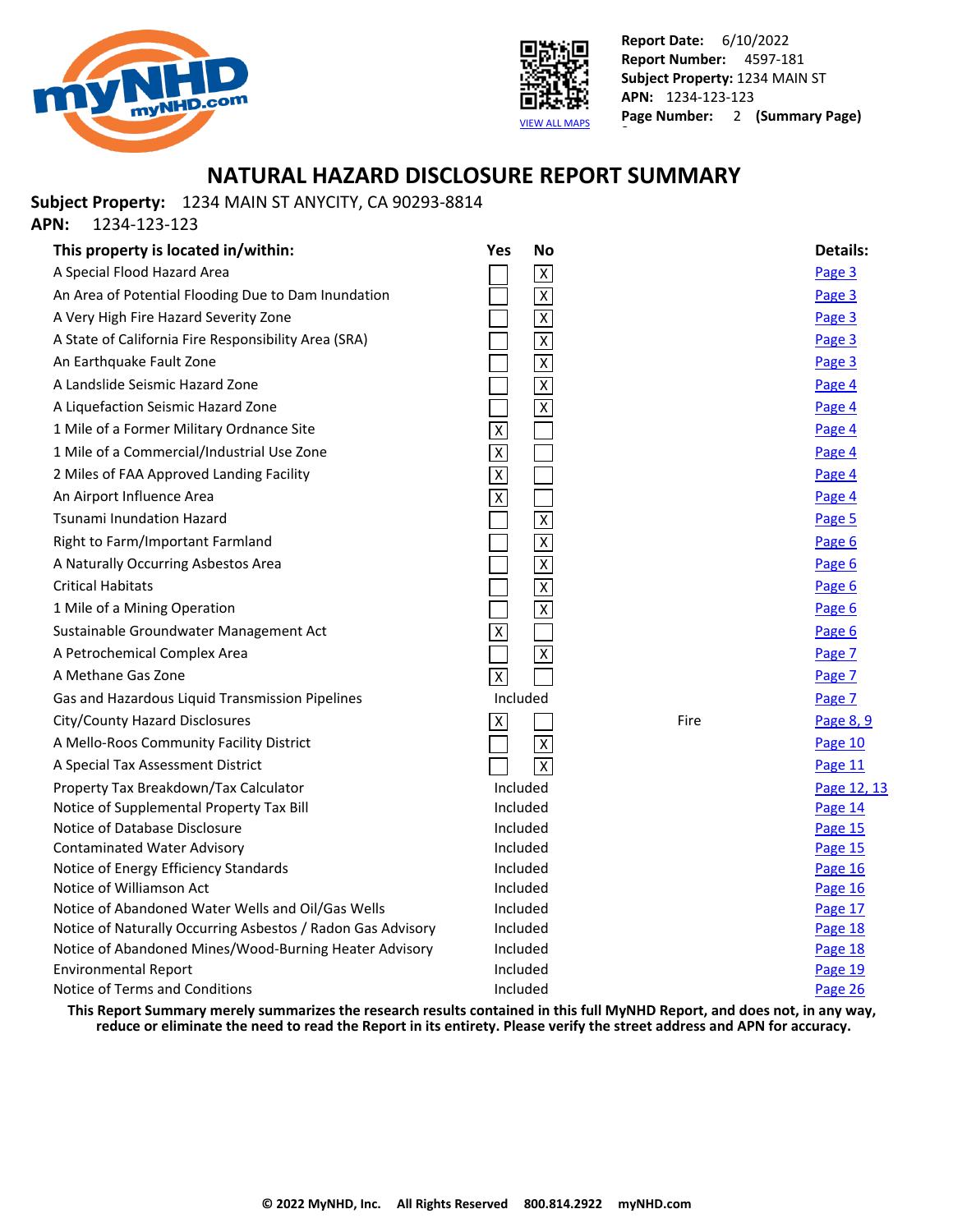<span id="page-3-0"></span>

## **EXPLANATIONS AND NOTICES**

### **SPECIAL FLOOD HAZARD AREAS**

## SUBJECT PROPERTY **15 X IS NOT** LOCATED IN A SPECIAL FLOOD HAZARD AREA

Special Flood Hazard Areas have been mapped by the Federal Emergency Management Agency (FEMA) on their Flood Rate Insurance maps. Special Flood Hazard Areas are located with the 100-year flood plain and are designated as either Zone A (Inland area) or Zone V (Coastal areas). Flood insurance is required by lenders for properties located within a Zone A or Zone V.FEMA periodically removes a property or a group of properties from a Special Flood Hazard Area based on information provided by cities, counties, or homeowners. The revised status of the property or properties is provided in a Letter of Map Amendment (LOMA) or in a Letter of Map Revision (LOMR). A search for a specific LOMA or LOMR is outside the scope of this report. Please visit www.fema.gov to search for a specific LOMA or LOMR.

Irrespective of the FEMA Flood Cert. determination as to whether the structure or property have been removed from the Special Flood Hazard Area, the property may be subject to limitations on development due to concerns over potential flooding. If there are concerns relative to the viability of potential development on the subject property an inquiry should be made with the local building and safety department.

### **AREAS OF POTENTIAL FLOODING FROM DAM FAILURES**

### SUBJECT PROPERTY **IS X IS NOT LOCATED IN A DAM INUNDATION ZONE**

Maps have been prepared for most dams in the State of California that show the potential flooding areas due to dam failure. The maps are reviewed and approved by the California Office of Emergency Services. Local offices of emergency services have prepared evacuation plans in the areas affected by potential dam failure inundation.

### **VERY HIGH FIRE HAZARD SEVERITY ZONES**

### SUBJECT PROPERTY **15 IS X IS NOT** LOCATED IN A VERY HIGH FIRE SEVERITY ZONE

Very High Fire Hazard Severity Zones have been mapped by the California Department of Forestry and Fire Protection to indicate area with increase fire risk. The Map by the California Department of Forestry and Fire Protection (CDF), dated January 2006, does not reflect changes made at the local level. Therefore, the CDF recommends verifying status with the local fire department. Brush clearing and other fire defense improvements are required for properties located in Very High Fire Hazard Severity Zones. Please contact the local fire department for fire defense and maintenance requirements.

## **STATE OF CALIFORNIA FIRE RESPONSIBILITY AREA**

|  |  | SUBJECT PROPERTY $\Box$ IS $\overline{X}$ IS not located in a state fire responsibility area                       |  |
|--|--|--------------------------------------------------------------------------------------------------------------------|--|
|  |  | SUBJECT PROPERTY $\Box$ IS $\boxed{X}$ IS NOT LOCATED IN A HIGH/VERY HIGH FIRE HAZARD ZONE PER 2007/8 SRA ZONE MAP |  |

Wildland areas that may contain substantial forest fire risk and hazards have been mapped by the California Department of Forestry and Fire Protection to indicate areas with increased fire risk. These areas are also known as State Fire Responsibility Areas because the State of California has primary responsibility for fire prevention and suppression. In addition, the property owner may be responsible for structure protection and is responsible for brush clearing and other fire defense improvements. Please contact the county fire department for fire defense and maintenance requirements. If subject property is in a High/Very High Fire Hazard Zone per 2007/8 SRA zone map, the State may not have fire fighting responsibility. Please check with your local fire authority.

## **ALQUIST-PRIOLO EARTHQUAKE FAULT ZONES**

## SUBJECT PROPERTY  $\Box$  **IS**  $\vert x \vert$  **IS NOT** LOCATED IN AN ALQUIST-PRIOLO FAULT ZONE

The purpose of the Alquist-Priolo Earthquake Fault Zoning Act is to regulate development near active faults in order to mitigate hazards associated with ground rupture. The State Geologist through the California Geological Survey has provided maps that show specific zones around active faults. Development of a property located within an Earthquake Fault Zone will likely require a fault study by State-licensed geologist. The determination made in this report does not indicate whether or not an active fault is located on the subject property and is not a substitute for a fault study by a State Licensed geologist.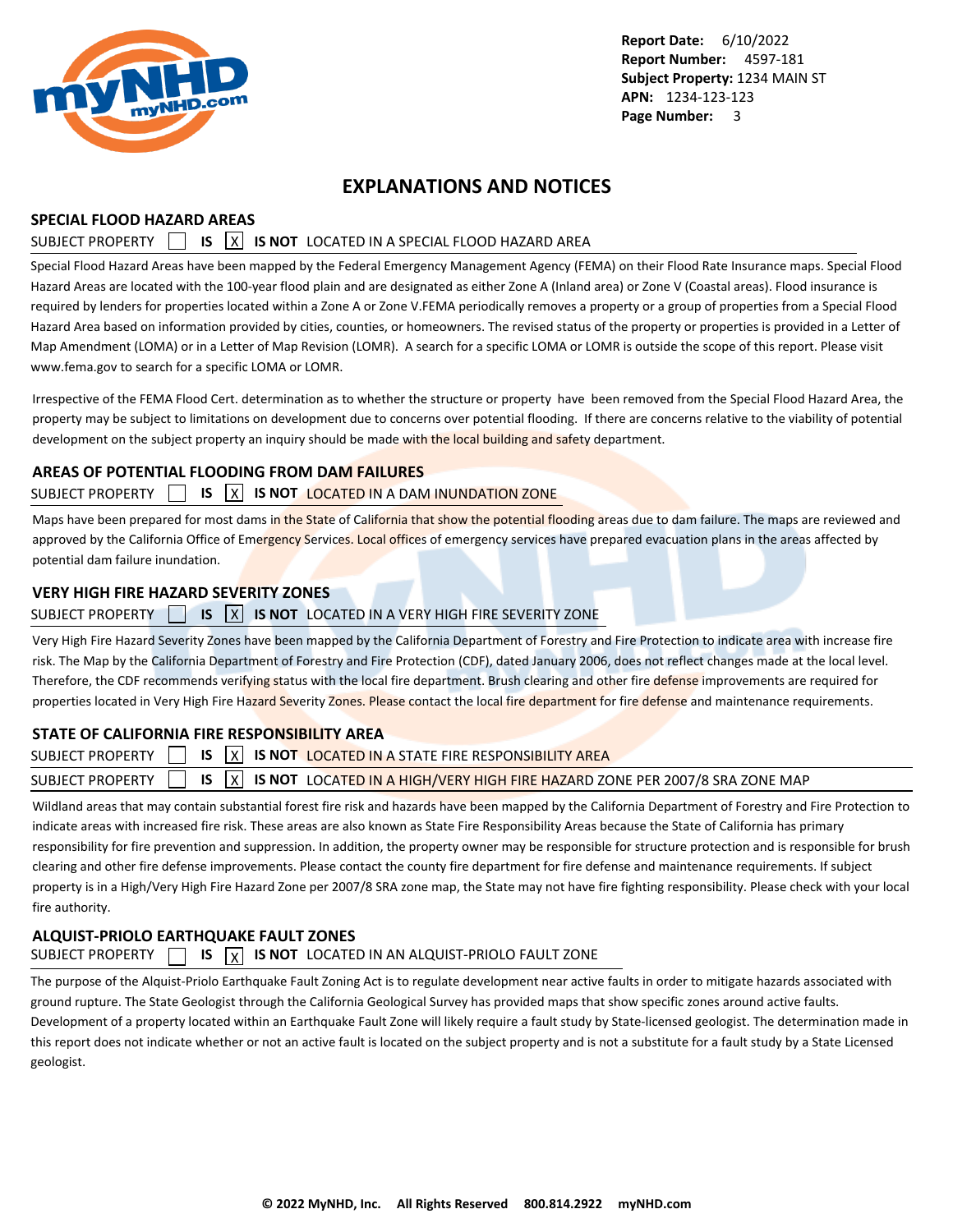<span id="page-4-0"></span>

#### **SEISMIC HAZARD ZONES**

| <b>SUBJECT PROPERTY</b> | $\overline{X}$ $\overline{X}$ is $\overline{X}$ is not located in a landslide hazard zone<br>MAP NOT YET RELEASED BY STATE |  |
|-------------------------|----------------------------------------------------------------------------------------------------------------------------|--|
| SUBJECT PROPERTY        | $\sqrt{1}$ IS $\sqrt{X}$ IS NOT LOCATED IN A LIQUEFACTION HAZARD ZONE<br>MAP NOT YET RELEASED BY STATE                     |  |

The purpose of the Seismic Hazards Mapping Act is to regulate development in areas determined to have increased risk of the seismic hazards of liquefaction and earthquake-induced land sliding. The California Geological Survey provides maps delineating liquefaction hazard zones and earthquakeinduced landslide hazard zones. Although not all areas of the state have been mapped, the California Geological Survey is currently mapping additional areas. Liquefaction is a seismic hazard in which sediments below the water table lose strength as a result of strong earthquake ground shaking. Saturated soils comprised of sands and silts that are within 40 feet of the ground surface have a higher potential for liquefaction. Liquefaction is a rare, but real phenomenon that can result in damage to structures.

## **FORMER MILITARY ORDNANCE SITE DISCLOSURE [View Map](https://www.mynhd.com/hazardmaps/1846069/844303)** View Map SUBJECT PROPERTY  $\boxed{\chi}$  **IS**  $\boxed{\phantom{\chi}}$  **is not** within 1 mile of a known former military ordnance site

Military Ordnance sites are areas that were previously used for military training and that may contain unexploded munitions or other hazardous materials. Sites closed prior to 1989 are part of the Formerly Used Defense Sites database maintained by the United States Department of Defense. Current military bases or those closed after 1989 are not a part of the Formerly Used Defense Sites database.

| <b>SITE NAME</b>                        | SITE ID#                                                                                 |                 |
|-----------------------------------------|------------------------------------------------------------------------------------------|-----------------|
| NIKE BTY 70                             | J09CA0419                                                                                |                 |
| EL SEGUNDO BATTERY SITE                 | J09CA0215                                                                                |                 |
| <b>COMMERCIAL/INDUSTRIAL DISCLOSURE</b> |                                                                                          | <b>View Map</b> |
| SUBJECT PROPERTY<br>x                   | IS $\Box$ IS NOT LOCATED WITHIN 1 MILE OF A PROPERTY ZONED FOR COMMERCIAL/INDUSTRIAL USE |                 |

The disclosure regarding the Subject Property's proximity to a zone or district allowing heavy commercial Industrial use zones is based upon currently available public records and excludes entirely agricultural properties. A physical inspection of the Subject Property has not been made. The calculation of the one-mile proximity measurement is based upon the distance between the Subject Property's street address and the street address of the next closet property allowing heavy commercial Industrial use. This is an actual knowledge disclosure required by the seller on the Transfer Disclosure Statement. There could be other nuisances not covered by this commercial industrial zoning.

## **FAA APPROVED LANDING FACILITY [View Map](https://www.mynhd.com/hazardmaps/1846076/844303)** View Map SUBJECT PROPERTY **X IS TUBBEL IS NOT LOCATED WITHIN 2 MILES OF AN FAA APPROVED LANDING FACILITY**

A search of data from the Federal Aviation Administration was made to determine if the property is located within two miles of a public/private FAA approved landing facility (i.e., an airport). Properties within proximity to airports/flight paths may experience airport noise and/or other nuisances. For more information please visit [https://www.faa.gov/airports/environmental/airport\\_noise/](https://www.faa.gov/airports/environmental/airport_noise/).

| Airport Name(s)                                                                                  | Distance (in miles) from Subject Property |
|--------------------------------------------------------------------------------------------------|-------------------------------------------|
| LOS ANGELES INTERNATIONAL AIRPORT - Public                                                       | 0.39                                      |
| HUGHES/CORPORATE - Private                                                                       | 0.43                                      |
| THE RITZ-CARLTON HOTEL COMPANY - Private                                                         | 1.90                                      |
| AIRPORT INFLUENCE AREA "AIA"                                                                     | <b>View Map</b>                           |
| <b>IS</b><br><b>IS NOT LOCATED IN AN AIRPORT INFLUENCE AREA "AIA"</b><br> x <br>SUBJECT PROPERTY |                                           |

An Airport Influence Area is determined and mapped by the local Airport Land Use Commission. A property with an Airport Influence Area may be subject to annoyances and inconveniences associated with proximity to airport operations. Concerns about an Airport Influence Area should be addressed to the local Airport Land Use Commission. Inclusion of private and military airports vary by county and may or may not be included in this disclosure report.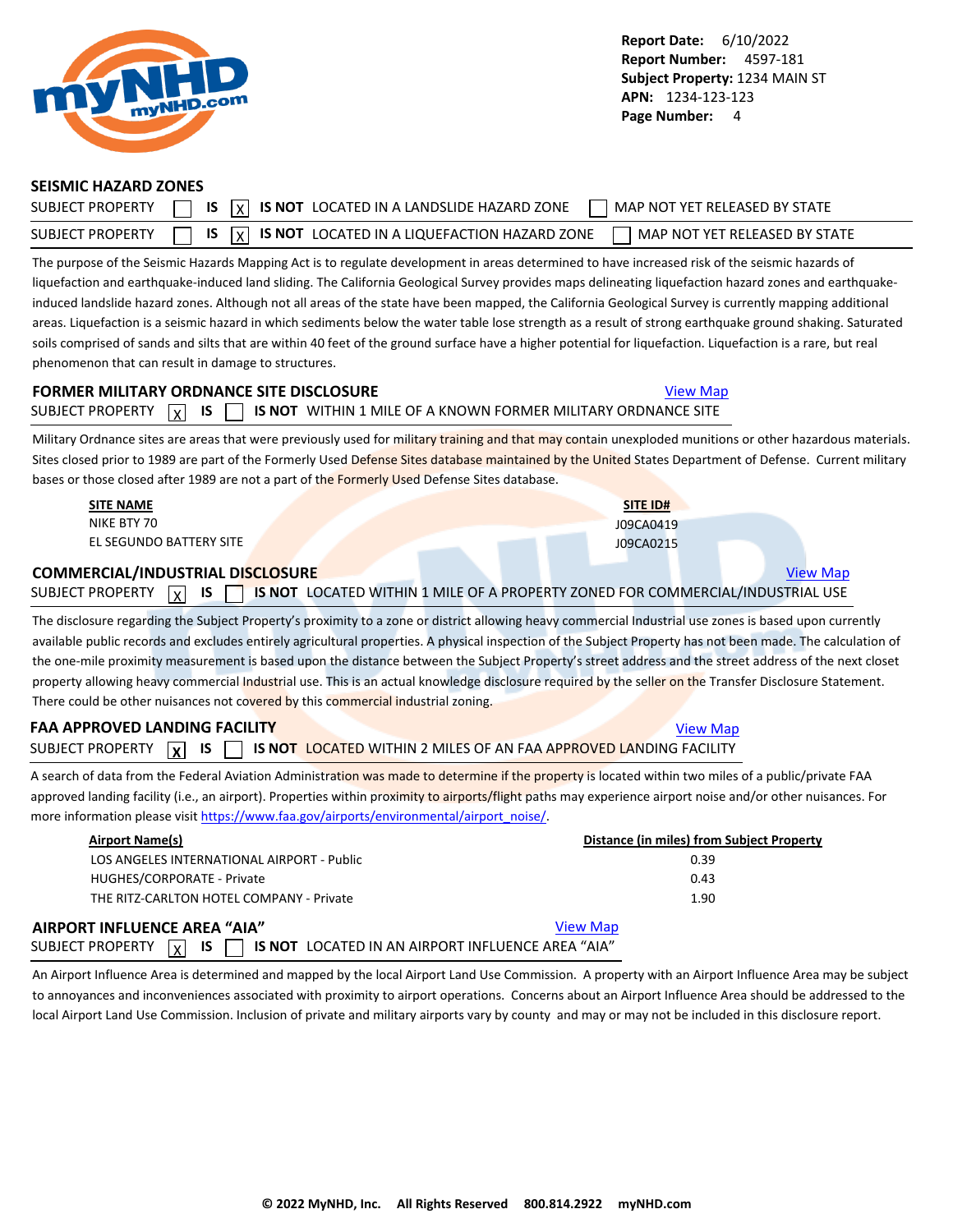<span id="page-5-0"></span>

#### **TSUNAMI INUNDATION HAZARD**

#### SUBJECT PROPERTY  $\Box$  **IS**  $\Box$  **IS NOT** LOCATED IN A TSUNAMI INUNDATION AREA

A tsunami is a sea wave typically generated by a submarine earthquake, but may be caused by an offshore landslide or volcanic action. A large offshore earthquake, typically a magnitude 7 or greater, may generate a tsunami. Properties located along the California coastline have a potential for inundation from a tsunami. Although early warning systems may provide sufficient warning from distant tsunamis, near-shore generated tsunamis may reach the coast in a matter of minutes. Therefore, homeowners should contact their local emergency management agency and become knowledgeable about tsunami warning signs and local evacuation plans.

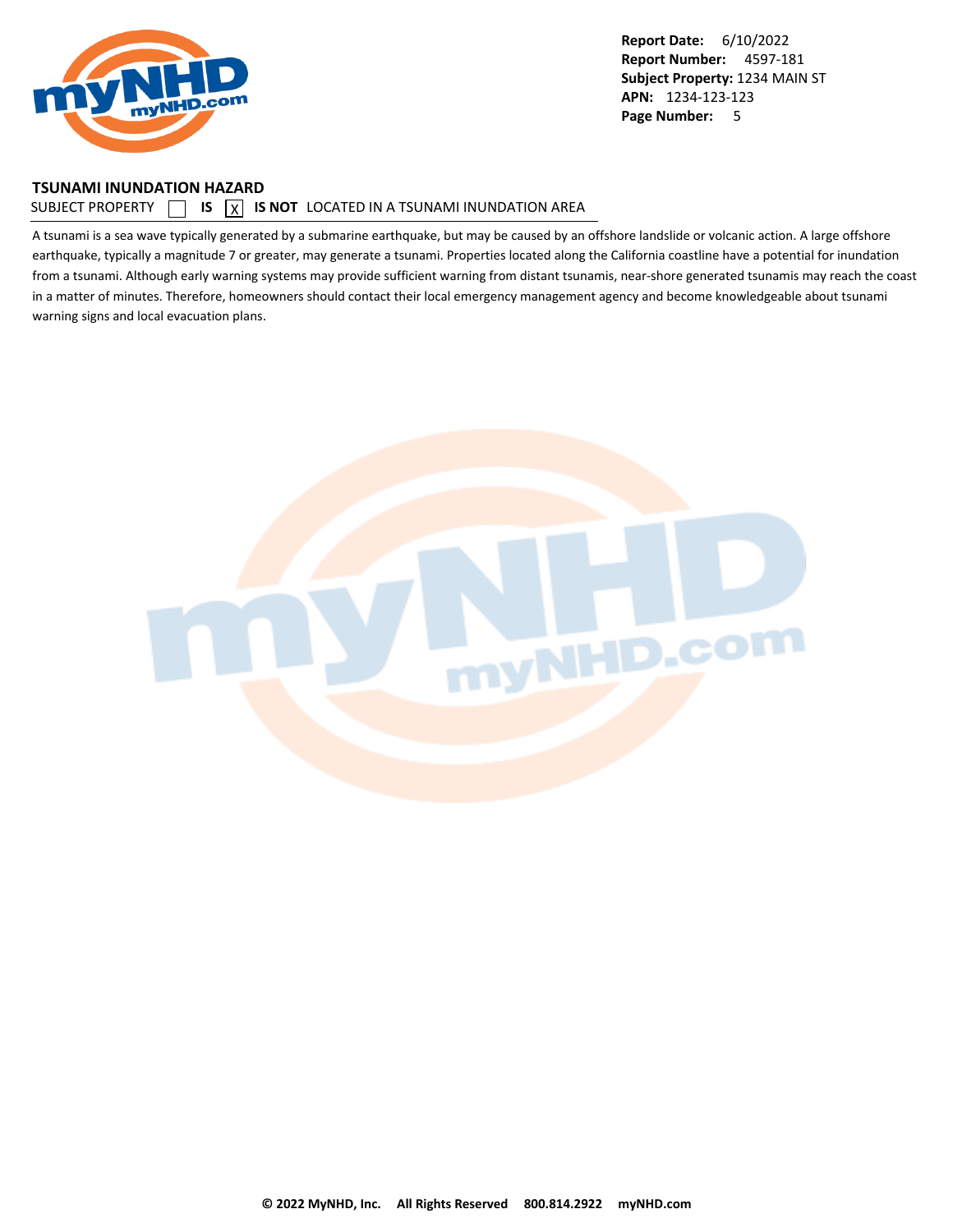<span id="page-6-0"></span>

### **RIGHT TO FARM/IMPORTANT FARMLAND**

### SUBJECT PROPERTY  $\Box$  **IS**  $\overline{X}$  **IS NOT** LOCATED WITHIN 1 MILE OF A FARM OR RANCH LAND

The search determines if the subject property is located within one mile of a property containing agricultural activity, operation or facility, or appurtenances thereof. These facilities may contain agricultural nuisances that may conflict with non-agricultural uses. Agricultural practices may include noise from farm equipment and machinery, dust, pesticides, and odors associated with animals, manure, and fertilizers.

### **NATURALLY OCCURRING ASBESTOS**

### SUBJECT PROPERTY  $\Box$  **IS**  $\overline{X}$  **IS NOT** LOCATED WITHIN AN AREA OF NATURALLY OCCURRING ASBESTOS

Asbestos refers to naturally-occurring fibrous minerals found throughout the State of California. Serpentine, an ultra-mafic rock, contains asbestos and is commonly found in the Sierra foothills, the Coast Ranges, and the Klamath Mountains. On residential properties, naturally-occurring asbestos sources are typically dust from unpaved roads or driveways. Paving the unpaved driveways or roads can help to reduce exposure to asbestos. For more information please visit the Air Resources Board of the California Environmental Protection Agency website:<http://www.arb.ca.gov/homepage.htm>.

### **CRITICAL HABITATS**

SUBJECT PROPERTY **15 IS X IS NOT** LOCATED WITHIN AN AREA OF CRITICAL HABITATS

The Endangered Species Act establishes critical habitats for any species listed under the Act. A critical habitat is defined as a specific area within the geographical area occupied by the species at the time of listing, if the area contains physical or biological features essential to conservation. Those features may require special management considerations or protection even in areas outside their geographical area if the agency determines the area itself essential for conservation.

#### **MINING OPERATION**

### SUBJECT PROPERTY **15 X IS NOT** LOCATED WITHIN 1 MILE OF A MINING OPERATION

If the property is located within one mile of a mine operation for which the mine owner or operator has reported mine location data to the Department of Conservation pursuant to Section 2207 of the Public Resources Code, the property may be subject to inconveniences resulting from mining operations. The impacts of these practices should be considered when such mining operations are present within one mile of the property.

Effective January 1, 2012 Senate Bill 110 amends Section 1103.4 of the Civil Code and requires disclosure if the subject property is within one mile of a mining operation. The widespread degradation of land and water resources caused by strip mining and the failure of the states to effectively regulate the industry resulted in the passage of the Surface Mining Control and Reclamation Act ("SMCRA") of 1977. The Office of Surface Mining ("OSM") was created in 1977 when Congress enacted the SMCRA Act. OSM works with the states and Indian Tribes to assure that citizens and the environment are protected during coal mining and that the land is restored to beneficial use when mining is finished. OSM and its partners are also responsible for reclaiming and restoring lands and water degraded by mining operations before 1977. For more information, please visit<https://www.conservation.ca.gov/dmr>.

### **SUSTAINABLE GROUNDWATER MANAGEMENT ACT**

#### SUBJECT PROPERTY  $\boxed{x}$  IS  $\boxed{y}$ **IS IS NOT** LOCATED WITHIN A GROUNDWATER BASIN

Basin Prioritization is a technical process that utilizes the best available data and information to classify California's 515 groundwater basins into one of four categories high-, medium-, low-, or very low-priority. Each basin's priority determines which provisions of California Statewide Groundwater Elevation Monitoring (CASGEM) and the Sustainable Groundwater Management Act (SGMA) apply. SGMA requires medium- and high-priority basins to develop groundwater sustainability agencies (GSAs), develop groundwater sustainability plans (GSPs) and manage groundwater for long-term sustainability. See: <https://water.ca.gov/programs/groundwater-management/basin-prioritization>For more information.

**Basin Name:** COASTAL PLAIN OF LOS ANGELES **Priority:** Very Low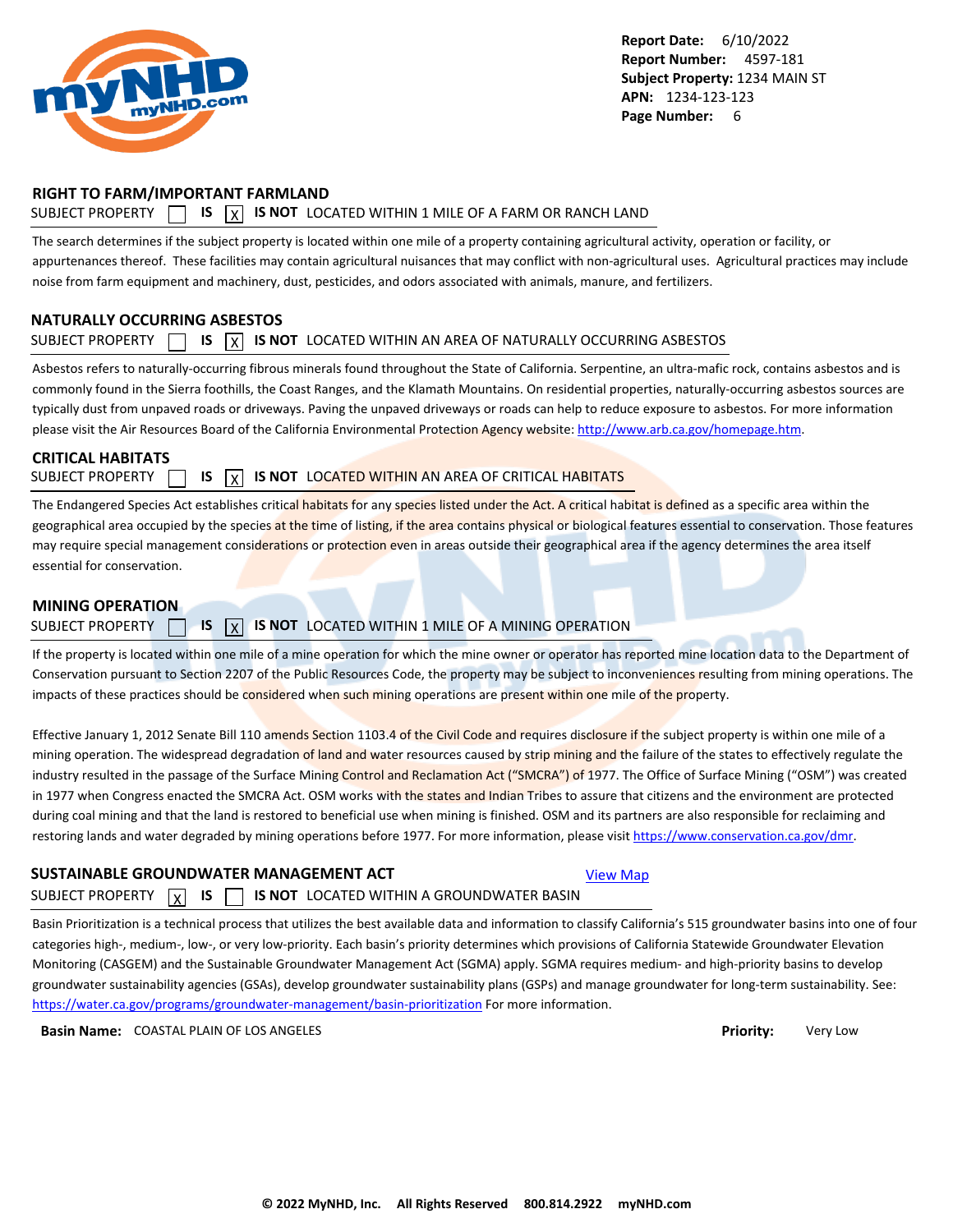<span id="page-7-0"></span>

## **PETROCHEMICAL COMPLEX AREA (LA CITY ONLY)**

SUBJECT PROPERTY **IS** IS **INOT LOCATED IN A DESIGNATED PETROCHEMICAL AREA NOT MAPPED** 

Petrochemical complex areas may contain gas, oil, or other volatile materials from oil refineries or other oil production sites. Petrochemical complex areas have a higher potential from fires after earthquakes due to pipe line rupture. Petrochemical complex area determinations do not qualify as high fire hazards in reference to California Assembly Bill 38.

|                         |                |  | Methane Gas Area (MethaneGas) - (Note - for LA and Orange County Only) | <b>View Map</b>   |
|-------------------------|----------------|--|------------------------------------------------------------------------|-------------------|
| <b>SUBJECT PROPERTY</b> | $\overline{x}$ |  | IS NOT LOCATED IN A DESIGNATED METHANE GAS AREA                        | <b>NOT MAPPED</b> |

Methane is a colorless, odorless gas with a wide distribution in nature, often occurring naturally as a part of natural gas in areas containing petroleum deposits. Properties located in a methane area may also be in proximity to other methane gas sources such as landfills, oil wells, oil fields, and underground gas storage facilities. Although natural methane gas is relatively harmless, high concentrations of it can be hazardous due to its highly combustible chemical composition, as well as its ability to displace oxygen. Migration of the gas into areas containing impermeable surfaces (i.e. concrete, pavement, basements, etc.) can trap the gas, resulting in the accumulation of high concentrations. Information available is based on data from the California Division of Oil, Gas and Geothermal Resources. Properties located in a methane zone may be required to undergo testing and mitigation requirements, and additional report requirements. If the property is found to be in a methane zone, MyNHD, Inc. recommends that the buyer contact the local Building and Safety Department or other applicable department to ascertain what previous measures might have been taken to properly vent the area and what considerations might apply regarding building permits or renovations.

For more information please see the following:

Los Angeles County

<https://dpw.lacounty.gov/epd/swims/onlineservices/methane-mitigation-standards.aspx>

City of Los Angeles

<https://www.ladbs.org/services/core-services/plan-check-permit/methane-mitigation-standards>

City of Huntington Beach

[https://www.huntingtonbeachca.gov/government/departments/fire/fire\\_prevention\\_code\\_enforcement/PetroChemProgram.cfm](https://www.huntingtonbeachca.gov/government/departments/fire/fire_prevention_code_enforcement/PetroChemProgram.cfm)

### **NOTICE REGARDING GAS AND HAZARDOUS LIQUID TRANSMISSION PIPELINES**

This notice is being provided simply to inform you that information about the general location of gas and hazardous liquid transmission pipelines is available to the public via the National Pipeline Mapping System (NPMS) Internet Web site maintained by the United States Department of Transportation at [http://www.npms.phmsa.dot.gov//.](http://www.npms.phmsa.dot.gov/) To seek further information about possible transmission pipelines near the property, you may contact your local gas utility or other pipeline operators in the area. Contact information for pipeline operators is searchable by ZIP Code and county on the NPMS Internet Web site.

Upon delivery of the notice to the transferee of the real property, the seller or broker is not required to provide information in addition to that contained in the notice regarding gas and hazardous liquid transmission pipelines. The information in the notice shall be deemed to be adequate to inform the transferee about the existence of a statewide database of the locations of gas and hazardous liquid transmission pipelines and information from the database regarding those locations.

Nothing in this section shall alter any existing duty under any other statute or decisional law imposed upon the seller or broker, including, but not limited to, the duties of a seller or broker under this article, or the duties of a seller or broker under Article 1.5 (commencing with Section 1102) of Chapter 2 of Title 4 of Part 4 of Division 2.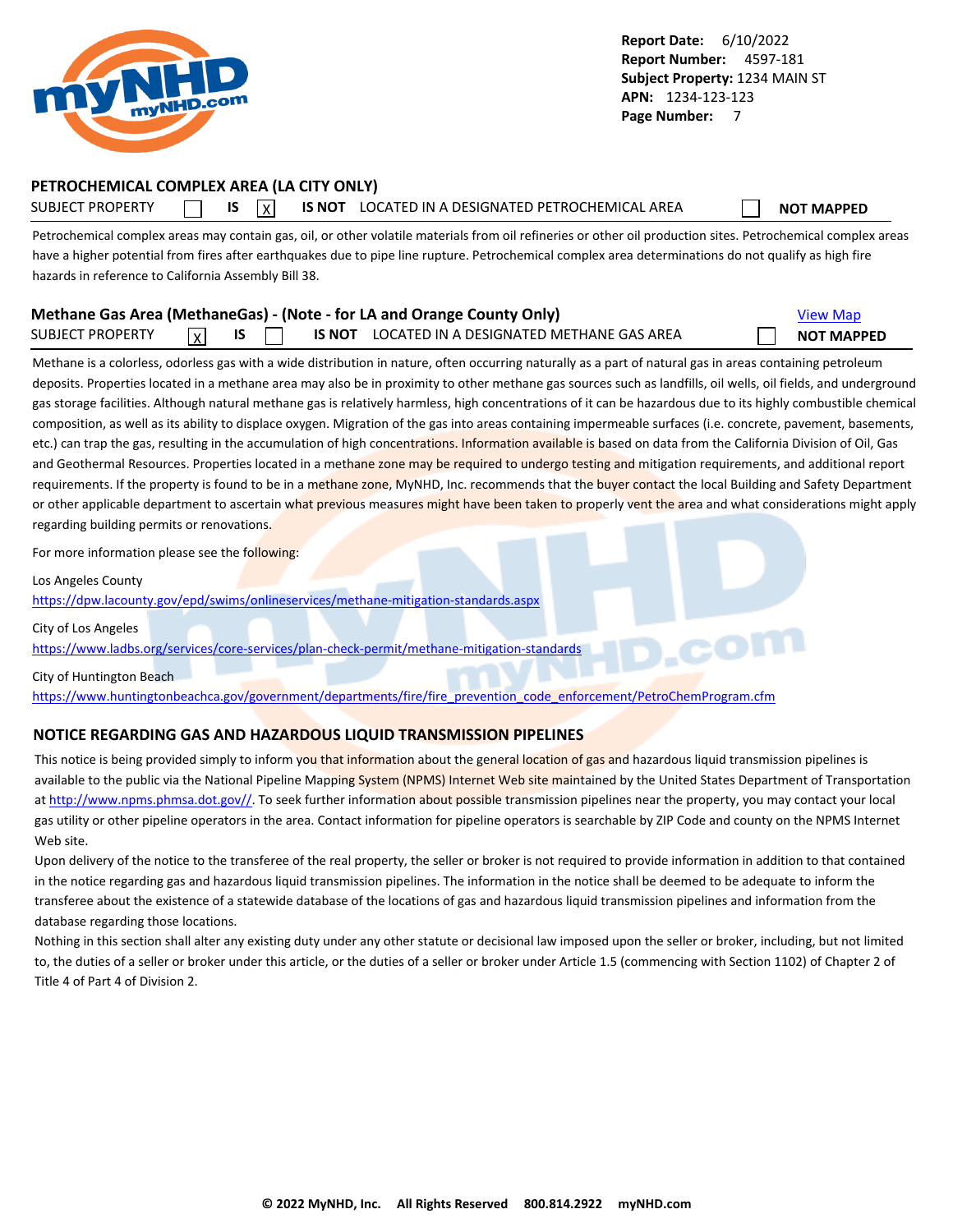<span id="page-8-0"></span>

## **CITY/COUNTY HAZARD DISCLOSURE EXPLANATIONS**

MyNHD provides information on locally identified natural hazards as an additional service because their disclosure to purchasers is either required by ordinance or the information is available on maps publicly available from various City and County sources. This service also supplements and completes the natural hazard information required by the California Civil Code 1103.

The Subject Property:

| $\Box$ IS $\overline{X}$ IS NOT Located in a Supplemental Flood Hazard Zone.                                 | NOT MAPPED        |                 |
|--------------------------------------------------------------------------------------------------------------|-------------------|-----------------|
| $\boxed{\mathsf{X}}$ IS $\boxed{\phantom{1}}$ IS NOT Located in a Supplemental Fire Hazard Zone (Very High). | NOT MAPPED        | <b>View Map</b> |
| $\Box$ IS $\overline{X}$ IS NOT Located in a Supplemental Earthquake Fault Hazard Zone.                      | NOT MAPPED        |                 |
| $\Box$ IS $\overline{X}$ IS NOT Located in a Supplemental Seismic Geologic Hazard Zone.                      | NOT MAPPED        |                 |
| $\Box$ IS $\overline{X}$ IS NOT Located in an Expansive/Subsidence Soil Area.                                | <b>NOT MAPPED</b> |                 |

**Flood Hazard Zones:** Supplemental flood zones include information not covered by Special Flood Hazard Areas as designated by the Federal Emergency Management Agency or by Dam Inundation zones as reported by the California State Office of Emergency Services. These can include tsunamis, runoff hazards, historical flood data and additional dike failure hazards.

**Fire Hazard Zones:** Local agencies may, at their discretion, include or exclude certain areas from the requirements of California Government Code Section 51182 (imposition of fire prevention measures on property owners), following a finding supported by substantial evidence in the record that the requirements of Section 51182 either are, or are not necessary for effective fire protection within the area. Any additions to these maps that MyNHD has been able to identify and substantiate are included in this Report.

**Earthquake Fault Hazard Zones:** Many local jurisdictions have different or higher standards then the State of California for the identification of active earthquake fault zones. These jurisdictions have created their own maps which indicate the active faults according to these alternate standards. Some jurisdictions also recommend or require the disclosures of potentially active faults. MyNHD has attempted to include all official and publicly available maps indicating earthquake faults identified by these jurisdictions.

Seismic/Geologic Hazard Zones: The California Division of Mines and Geology ("DMG") has not completed the project assigned it by Section 2696 of the California Public Resources Code to identify areas of potential seismic hazards within the State of California. The DMG and the United States Geological Survey have performed many valuable studies that supplement the Section 2696 maps and fill many missing areas. These maps were reviewed in the preparation of this Report. Also included in this Report is the review of maps that indicate many hazards that may or may not be seismically related, including, but not limited to, landslides, debris flows, mudslides, coastal cliff instability, volcanic hazards, and avalanches. Many cities and counties require geologic studies before any significant construction if the subject property is in or near a geologic hazard known to them. MyNHD has attempted to include all official and publicly available maps indicating geologic hazards identified by these jurisdictions.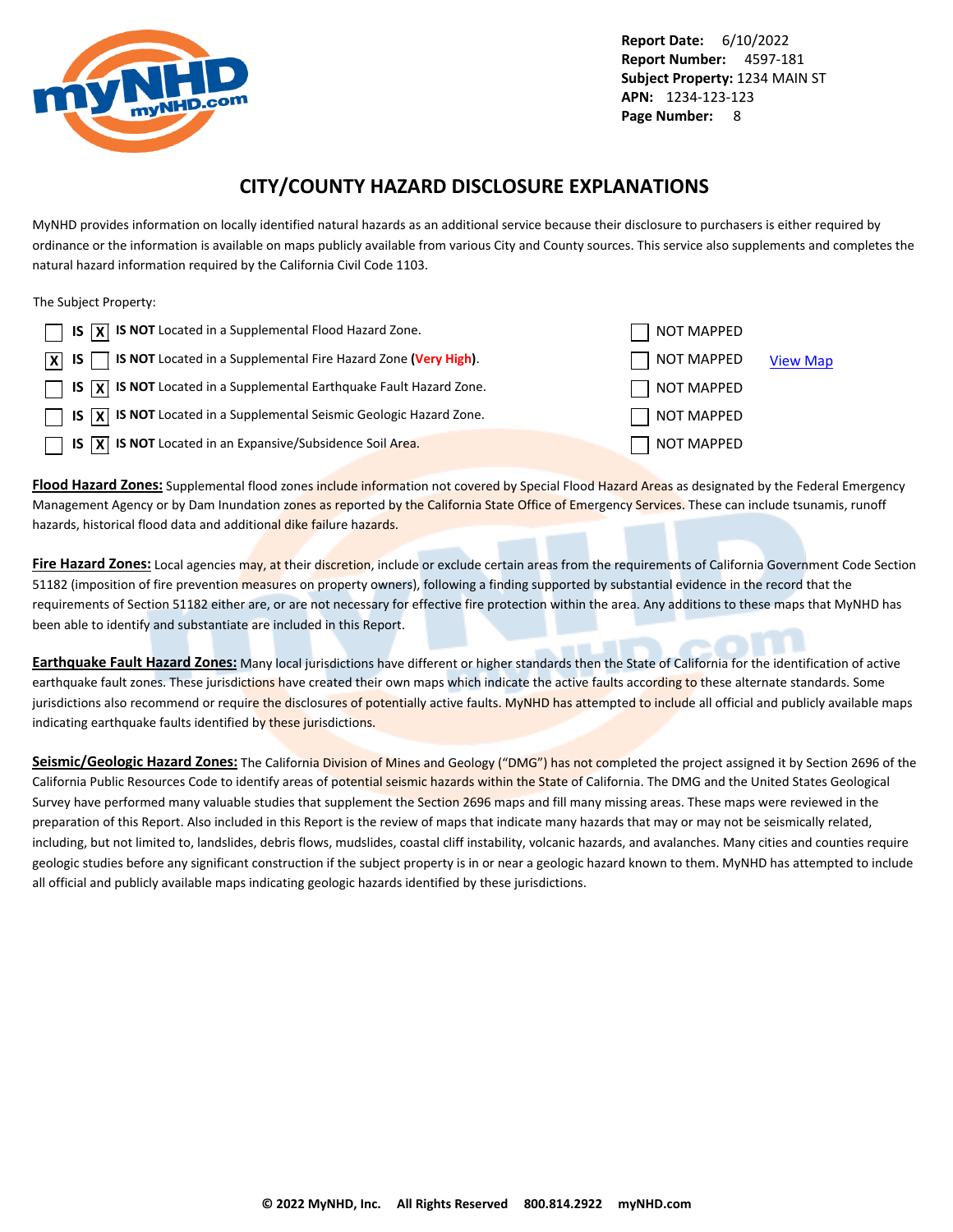

## **CITY/COUNTY HAZARD DISCLOSURE EXPLANATIONS (CONTINUED)**

**Expansive/Subsidence Soils:** Expansive soils are soils which have a potential to undergo significant changes in volume, either shrinking or swelling, with changes in moisture content. Periodic shrinking and swelling of expansive soils can cause extensive damage to buildings, other structures and roads. Soils containing clays have variable potential for volume changes. High, or Expansive, indicates the dominant soil condition. Detailed investigations are required to fully evaluate the shrink-swell characteristics of soils at any given site. Check with your local building department if there is a question as to special requirements for various soils conditions in their jurisdiction as they may impose additional requirements for new or additional construction.

The main cause of subsidence in California is groundwater pumping. The effects of subsidence include damage to buildings and infrastructure, increased flood risk in low-lying areas, and lasting damage to groundwater aquifers and aquatic ecosystems.

## **SB-63 FIRE PREVENTION NOTICE REGARDING MAPS**

On September 28, 2021, California passed SB-63 which creates additional disclosures in real estate transactions for the purposes of fire prevention, vegetation management, and defensible space. The new law required disclosure to buyers in real estate transactions relative to transactions in certain state and local fire hazard severity zones. Disclosure is required based upon the maps available and MyNHD is providing fire hazard severity zone notices in this report based upon those maps. Cal Fire has advised MyNHD that new maps are in process in many areas. As new maps become available, MyNHD will be including them in reports.

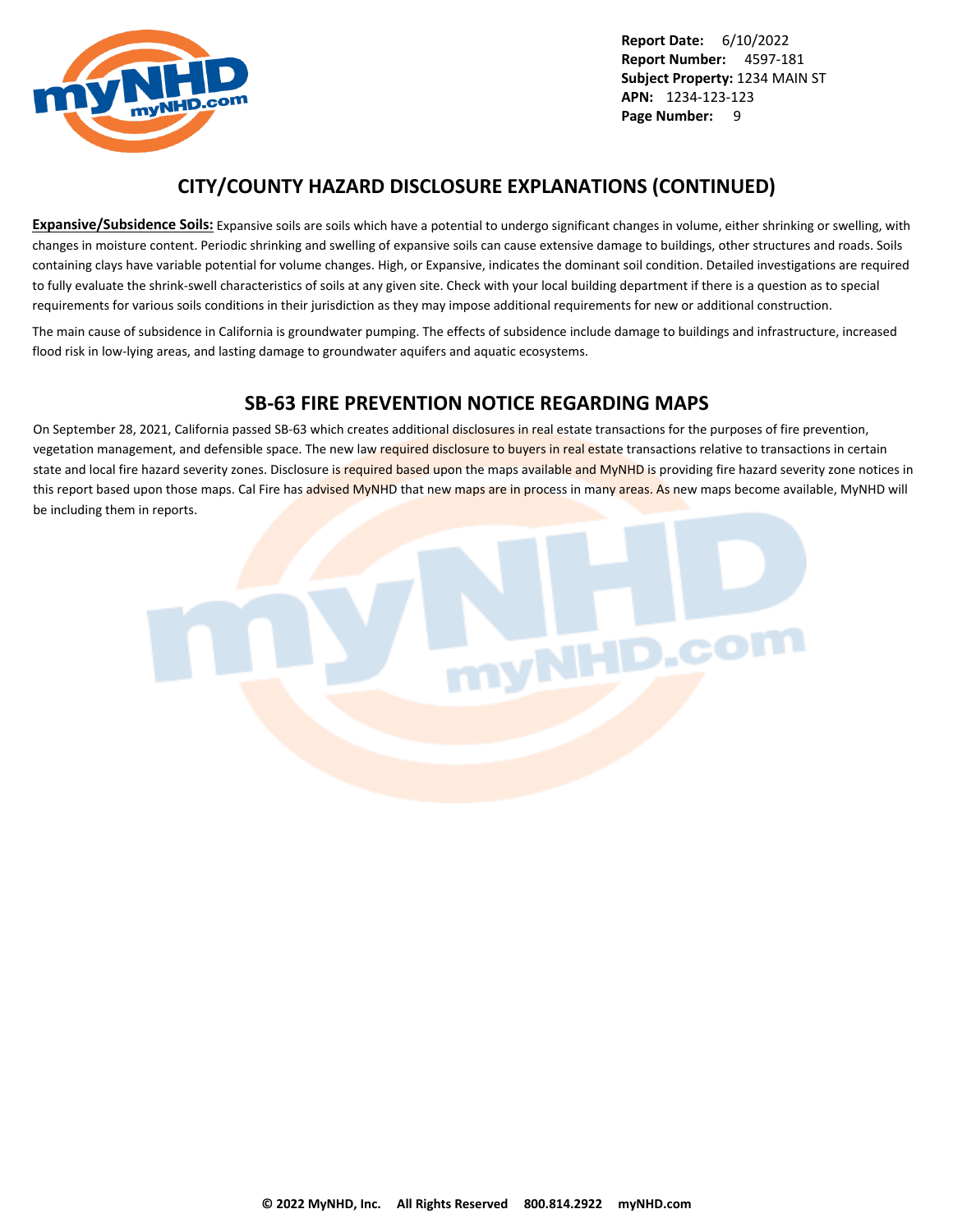<span id="page-10-0"></span>

#### **MELLO-ROOS COMMUNITY FACILITIES DISTRICT(S)**

### SUBJECT PROPERTY  $\Box$  **IS**  $\Box$  **IS NOT** SUBJECT TO MELLO-ROOS COMMUNITY FACILITIES DISTRICT SPECIAL TAX LIEN(S).

Mello-Roos Community Facilities Districts ("CFD") provide a method of financing certain public capital facilities and services especially in developing areas and areas undergoing rehabilitation. Public improvements funded by Mello-Roos CFDs may include, but are not limited to, roads, schools, water, sewer and storm drain facilities. Public services funded by Mello-Roos CFDs may include, but are not limited to, police and fire protection services, recreation program services, and flood or storm protection services. Mello-Roos CFDs commonly fund the construction of public improvements through the issuance of bonds. A special tax lien is placed on property within the district for the annual payment of principal and interest as well as administrative expenses. Typically, the annual special tax continues until the bonds are repaid, or until special taxes are no longer needed. In most instances, but not all, the special tax is collected with regular property taxes.

This property is within the Mello-Roos CFD(s) listed below and is subject to a special tax that will appear on the property tax bill. This special tax is in addition to the regular property taxes and any other charges and benefit assessments that will be listed on the property tax bill. This special tax may not be imposed on all parcels within the city or county where the property is located. This special tax is used to provide public facilities or services that are likely to particularly benefit the property.

The maximum tax rate, the maximum tax rate escalator, and the authorized facilities which are being paid for by the special taxes and by the money received from the sale of bonds which are being repaid by the special taxes, and any authorized services are indicated below. These facilities may not yet have all been constructed or acquired and it is possible that some may never be constructed or acquired.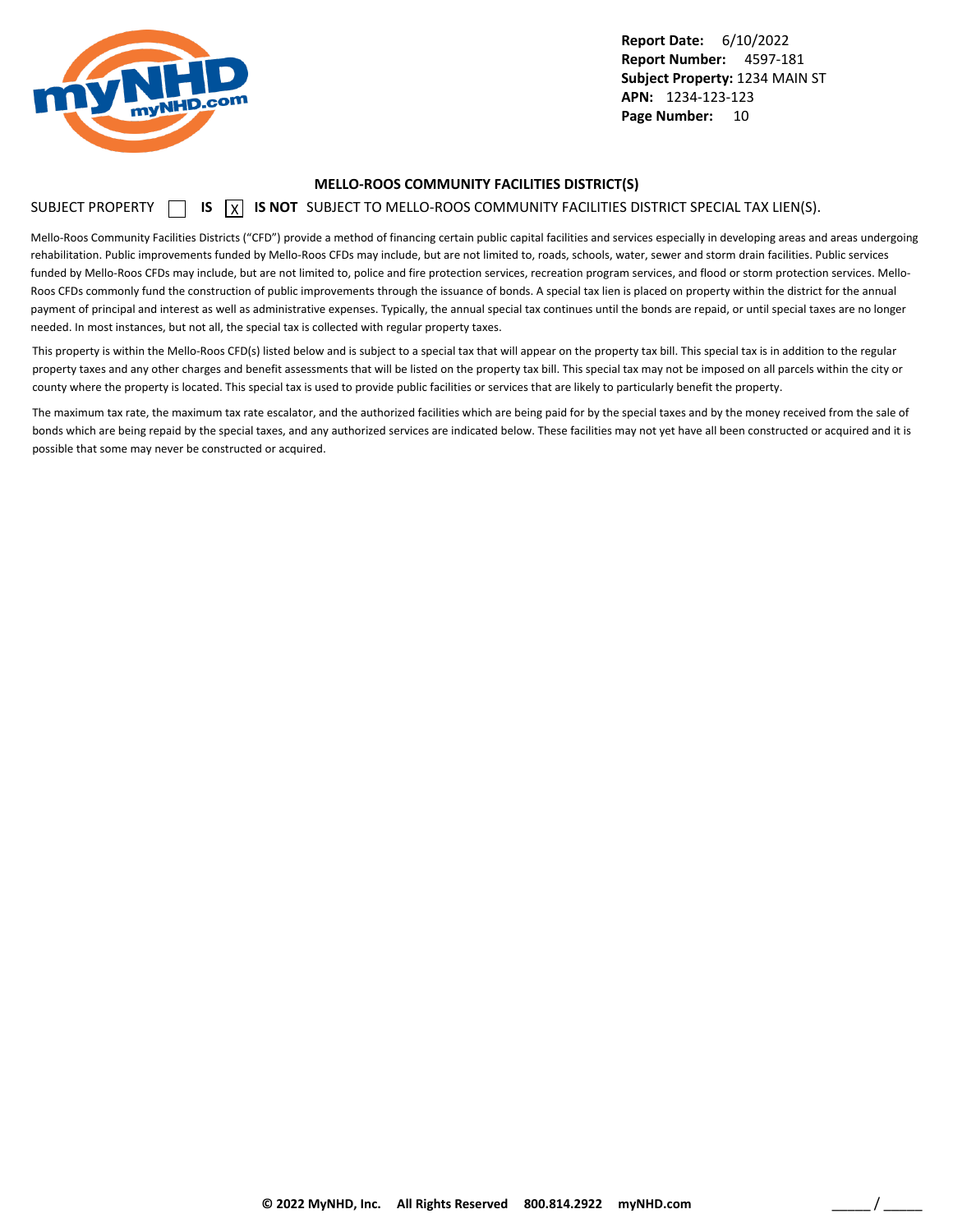<span id="page-11-0"></span>

#### **1915 BOND ACT ASSESSMENT DISTRICT(S)**

SUBJECT PROPERTY  $\Box$  **IS**  $\overline{X}$  **IS NOT** SUBJECT TO IMPROVEMENT BOND ACT OF 1915 SPECIAL ASSESSMENTS LIEN(S).

1915 Bond Act Assessment Districts ("AD") provide a method of financing certain public capital facilities. Public improvements funded by 1915 Bond Act Assessment Districts may include, but are not limited to, roads, sewer, water and storm drain systems, and street lighting. 1915 Bond Act Assessment Districts commonly fund the construction of public improvements through the issuance of bonds. A special assessment lien is placed on property within the Assessment District. The lien amount is calculated according to the specific benefit that an individual property receives from the improvements and is amortized over a period of years. 1915 Bond Act Assessments Districts can be prepaid at any time. In most instances, but not all, the assessment is collected with regular property taxes.

This property is within the 1915 Bond Act Assessment District(s) named below and is subject to annual assessment installments levied by the assessment district that will appear on the property tax bill. The annual assessments are in addition to the regular property taxes and any other charges and benefit assessments that will be listed on the property tax bill. The assessment district(s) has issued bonds to finance the acquisition or construction of certain public improvements that are of direct and special benefit to property within the assessment district. The bonds will be repaid from annual assessment installments on property within the assessment district. The special assessment is used to provide public facilities that are likely to particularly benefit the property.

The annual assessment installment and public facilities that are being paid for by the money received from the sale of bonds that are being repaid by the assessments are indicated below. These facilities may not yet have all been constructed or acquired and it is possible that some may never be constructed or acquired.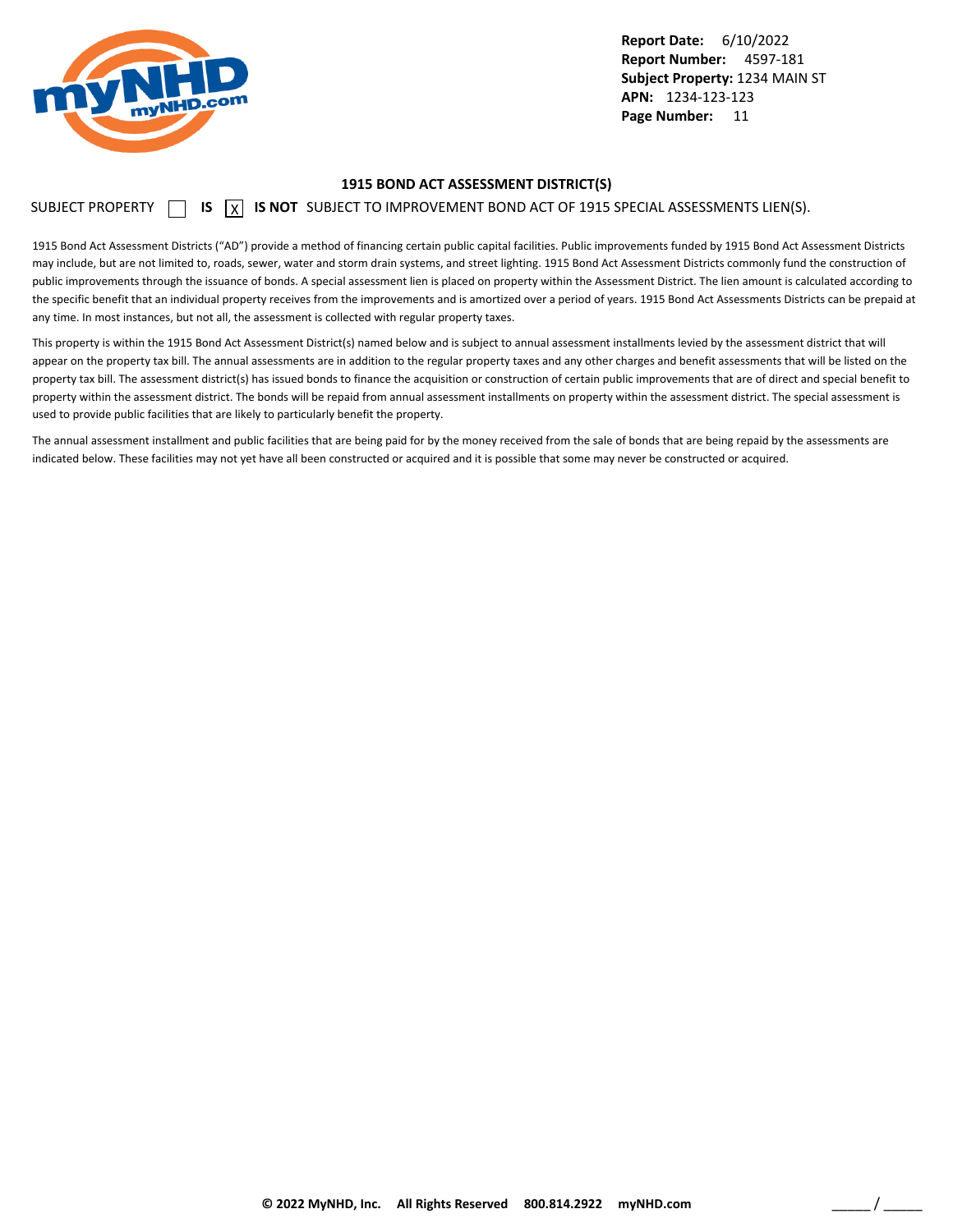<span id="page-12-0"></span>

## **BREAKDOWN OF THE 2021-2022 PROPERTY TAX BILL**

This report is an estimate of the original secured property tax bill charges for the above-mentioned property using information obtained from the County on a given date. Changes made by the County or the underlying public agencies levying charges against this property after the date of this Report may not be reflected in this Report.

| $\mathbf{1}$ . | <b>Combined Ad Valorem Tax Charges</b>                                     | <b>Ad Valorem Tax</b>                             | \$18,986.23 |
|----------------|----------------------------------------------------------------------------|---------------------------------------------------|-------------|
|                | County of Los Angeles (213) 974-7175                                       | General                                           |             |
|                | Basic Prop 13 Levy & Voter Approved Ad Valorem Taxes:                      | \$18,986.23                                       |             |
|                | <b>Estimated Tax Rate:</b>                                                 | 1.175208%                                         |             |
|                | <b>Direct Assessments</b>                                                  |                                                   |             |
| 2.             | Los Angeles County Trauma and Emergency Services                           | <b>Police, Fire or Emergency Medical Services</b> | \$95.86     |
|                | County of Los Angeles (866) 587-2862                                       | Health                                            |             |
| 3.             | Safe Clean Water Program Funding (Measure W)                               | <b>Water Assessment</b>                           | \$70.95     |
|                | County of Los Angeles (626) 300-3331                                       | Safe Clean Water Program                          |             |
| 4.             | <b>Lighting Maintenance District</b>                                       | Landscaping & Lighting Maintenance District       | \$47.76     |
|                | City of Los Angeles (213) 847-1821                                         | <b>Lighting Maintenance</b>                       |             |
| 5.             | Special Tax (Measure A)                                                    | 2/3 Voter Approved Special Tax                    | \$38.43     |
|                | Los Angeles County Regional Park and Open Space District (213)<br>738-2985 | Park and Recreation Maintenance                   |             |
| 6.             | <b>Flood Control</b>                                                       | 1982 Act Benefit Assessment District              | \$22.83     |
|                | County of Los Angeles (626) 458-5165                                       | <b>Flood Control</b>                              |             |
| 7.             | <b>Stormwater Pollution Abatement</b>                                      | Sewer or Water Charge                             | \$18.20     |
|                | City of Los Angeles (213) 847-5224                                         | Stormwater                                        |             |
| 8.             | Landscape and Lighting District No. 96-1                                   | Landscaping & Lighting Maintenance District       | \$16.75     |
|                | City of Los Angeles (213) 847-1821                                         | Landscape and Lighting                            |             |
| 9.             | <b>Mosquito Abatement District</b>                                         | <b>Vector Control District</b>                    | \$11.65     |
|                | County of Los Angeles (310) 915-7370                                       | <b>Vector Control</b>                             |             |
|                | <b>Total Direct Assessment Charges:</b>                                    | \$322.43                                          |             |
|                | <b>Total 2021-2022 Amount</b>                                              | \$19,308.66                                       |             |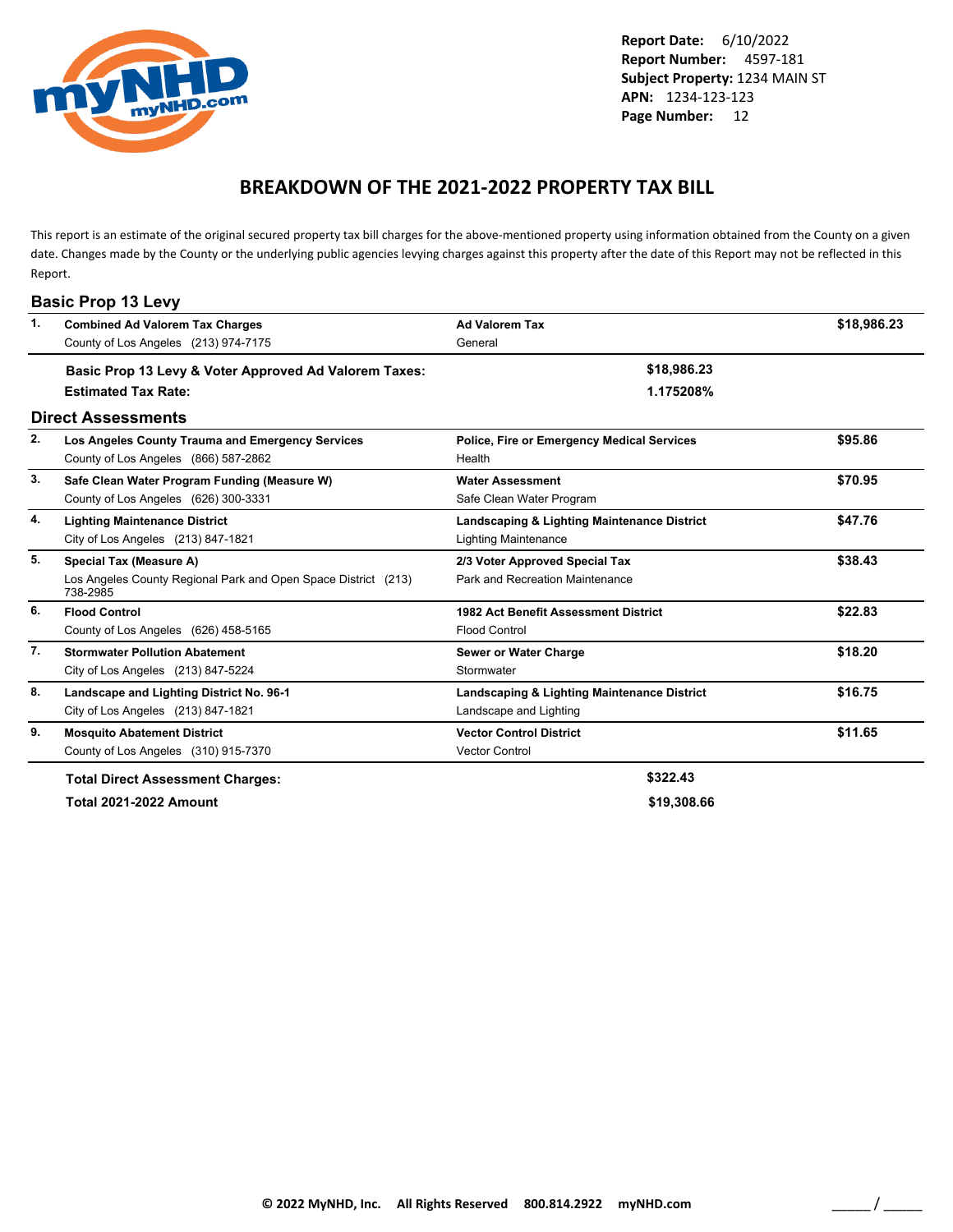

#### **Subject Property:** 1234 MAIN ST ANYCITY, CA 90293-8814

#### **THIS IS A NOTIFICATION TO YOU PRIOR TO YOUR PURCHASING THIS PROPERTY.**

On July 1, 1983, California State law was changed to require the reassessment of property following a change of ownership or the completion of new construction. This reassessment may result in one or more supplemental tax bills being mailed to the assessed owner, in addition to the annual property tax bill. The calculator below is provided an estimate of the potential amount of supplemental taxes to be billed on the listed property.

Instantly calculate estimated property taxes and supplemental taxes on our website: (or manually calculate below). Instant Tax Calculator: <https://www.mynhd.com/suptax/calculator/844303/7f55b228ad8aa7d7b6b1580ee8ac1e21>

## **SUPPLEMENTAL TAX CALCULATOR (ESTIMATE ONLY)**

|  | 1.615.564.00 |
|--|--------------|
|  |              |
|  |              |
|  |              |

If a supplemental event occurs between June 1 and December 31, only one supplemental tax bill or refund check is issued. This bill or refund accounts for the property's change in value for the period between the first day of the month following the event date and the end of the current fiscal year (i.e., the following June 30). If, however, a supplemental event occurs between January 1 and May 31, two supplemental tax bills or refund checks are issued. The second bill or refund accounts for the property's change in value for the entire 12 months of the coming fiscal year, beginning on the following July 1.

#### **IF SALE DATE FOR THE RESIDENTIAL PROPERTY IS BETWEEN THE MONTHS OF JANUARY THROUGH MAY:**

| IF SALE DATE FOR THE RESIDENTIAL PROPERTY IS BETWEEN THE MONTHS OF JUNE THROUGH DECEMBER: |  |
|-------------------------------------------------------------------------------------------|--|
|                                                                                           |  |
|                                                                                           |  |

#### **Proration Month-of-Sale Factor**

|          | TABLE 1. |                 | TABLE 2. |
|----------|----------|-----------------|----------|
| January  | 0.4167   | June            | 1.0000   |
| February | 0.3333   | July            | 0.9167   |
| March    | 0.2500   | <b>August</b>   | 0.8333   |
| April    | 0.1667   | September       | 0.7500   |
| May      | 0.0833   | October         | 0.6667   |
|          |          | <b>November</b> | 0.5833   |
|          |          | <b>December</b> | 0.5000   |

Real Property Taxes in California are influenced by several factors, including but not limited to the reassessment rules pursuant to Proposition 13, appraisal values, and bonds. As such, this calculator is not intended to provide a representation of the actual tax amounts that will be assessed. This information is provided for informational and planning purposes only, and should not be relied upon to make a determination regarding acquisition of a property. This calculator does not account for supplemental taxes that may be due as a result of the sale of a property or construction at a property which could result pursuant to Proposition 13. MyNHD, Inc. makes no representation regarding the actual amount of tax that will be assessed on any particular property. For specific questions or actual tax calculations, please call the tax assessor's office for the county in which the subject property is located.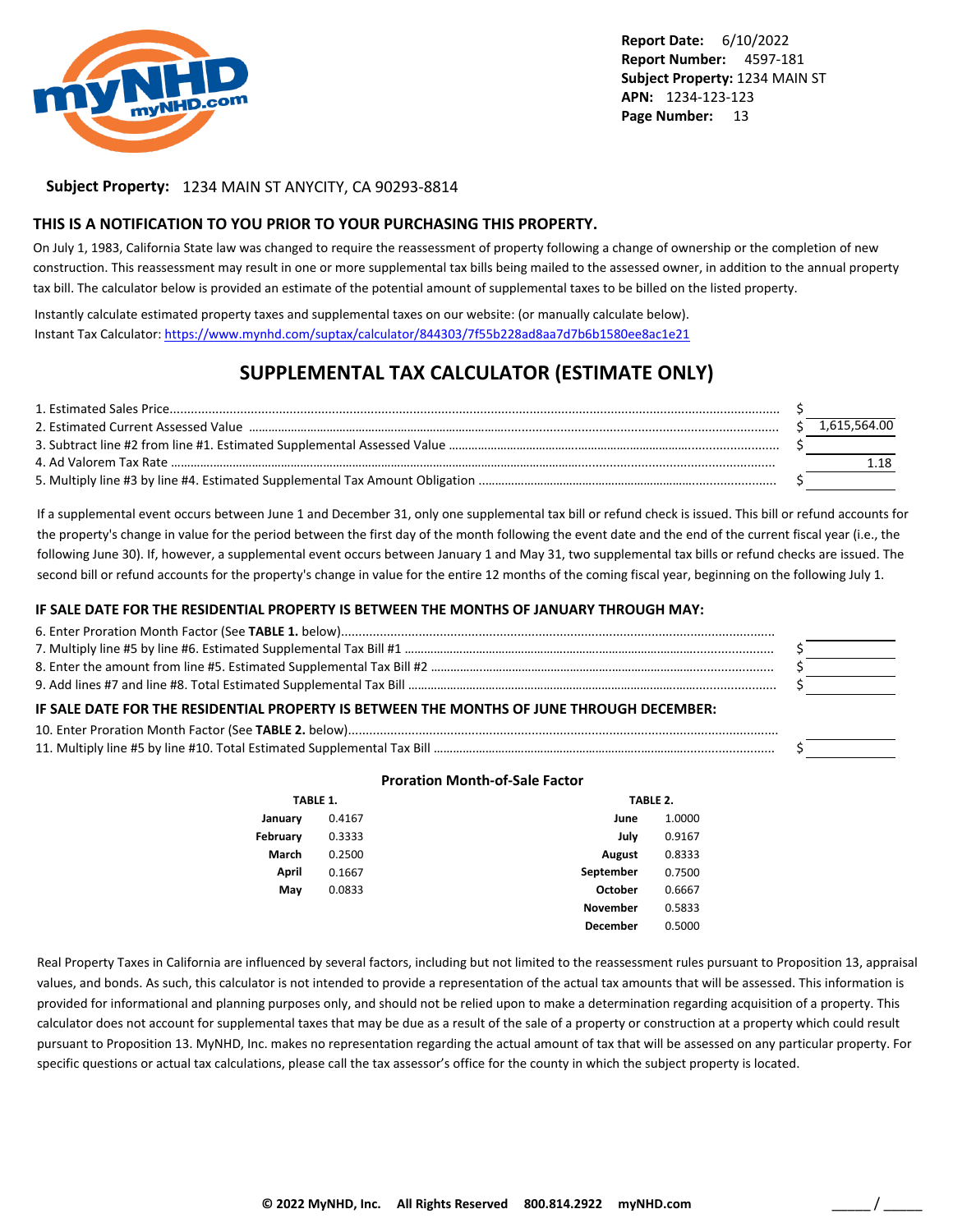<span id="page-14-0"></span>

## **NOTICE OF SUPPLEMENTAL PROPERTY TAX BILL**

In accordance with Section 1102.6c of the Civil Code, it is the sole responsibility of the seller of any real property, or his or her agent, to deliver to the prospective purchaser a disclosure notice of the following:

**California property tax law requires the Assessor to revalue real property at the time the ownership of the property changes. Because of this law, you may receive one or two supplemental tax bills, depending on when your loan closes.**

**The supplemental tax bills are not mailed to your lender. If you have arranged for your property tax payments to be paid through an impound account, the supplemental tax bills will not be paid by your lender. It is your responsibility to pay these supplemental bills directly to the Tax Collector. If you have any question concerning this matter, please call your local Tax Collector's Office.**

As stated above, California law requires that the Assessor re-appraise property upon a change of ownership or the completion of new construction (the "Triggering Event"). This re appraisal results in a supplemental tax assessment which is based on the difference between the new value and the old value of the property, multiplied by the property's Ad Valorem tax rate. The resulting Supplemental Tax amount is then pro-rated, based upon the number of months remaining in the fiscal year in which the Triggering Event occurred.

The number of tax bills which will be issued also depends on the date the event Triggering Event occurred. If the change of ownership or new construction is completed between January 1st and May 31st, the result will be two supplemental assessments levied on two supplemental tax bills. If the event occurs between June 1st and December 31st , then only one supplemental bill will be issued.

nyNHD.com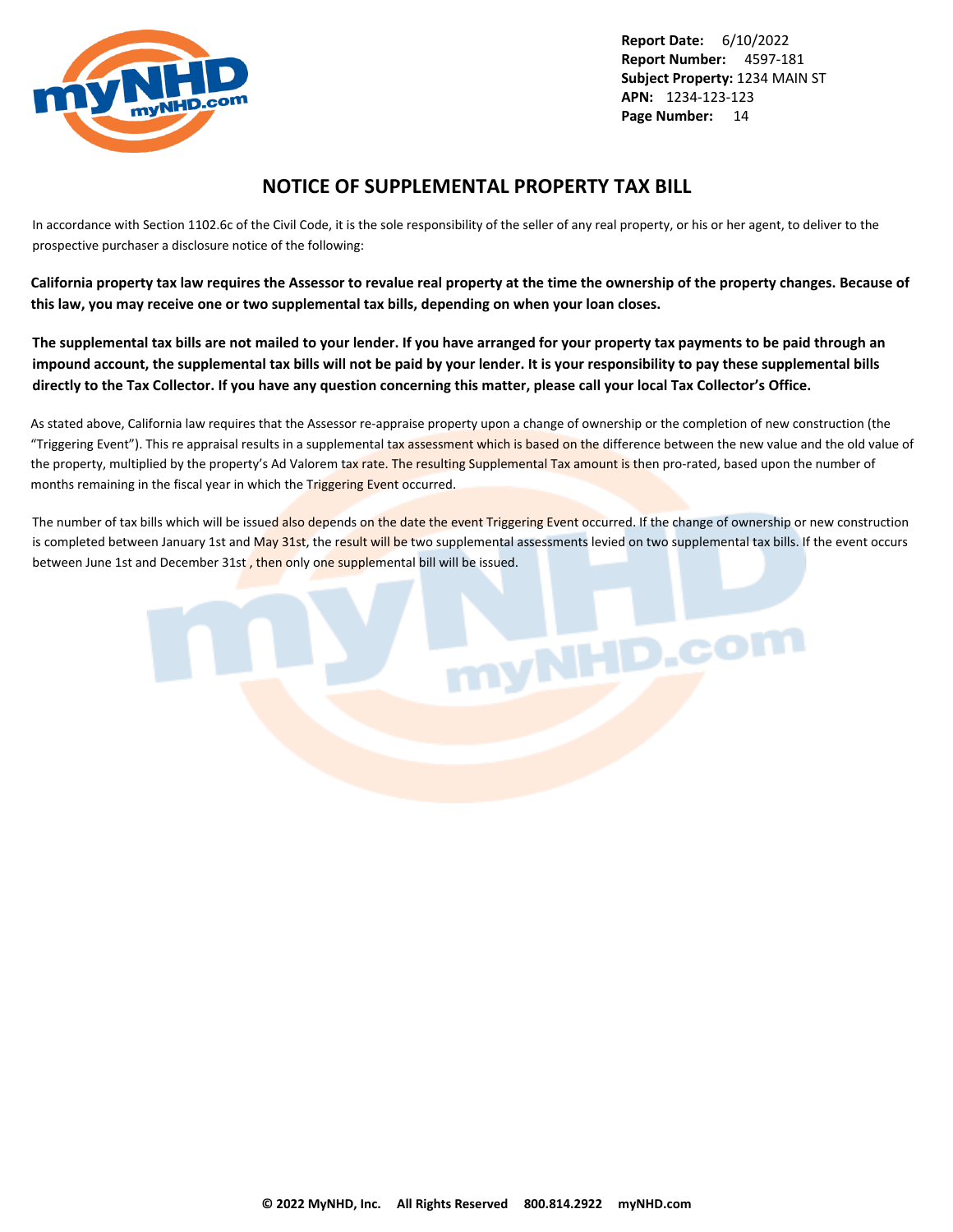<span id="page-15-0"></span>

## **NOTICE OF DATABASE DISCLOSURE**

Pursuant to Section 290.46 of the Penal Code, information about specified registered sex offenders is made available to the public via an Internet Website by the Department of Justice at <www.meganslaw.ca.gov>. Depending on an offender's criminal history, this information will include either the address at which the offender resides or the community of residence and Zip Code in which he or she resides. California Law (AB 488), signed by the Governor on September 24, 2004, provides the public with Internet access to detailed information on registered sex offenders. The Sex Offender Tracking Program of the California Department of Justice maintains the database of the locations or persons required to register pursuant to paragraph (1) of subdivision (a) of Section 290.46 of the Penal Code. The online database is updated with data provided by local sheriff and police agencies on an ongoing basis. It presents offender information in 13 languages; may be searched by sex offender's specific name, zip code, or City/County provides access to detailed personal profile information on each registrant; and includes a map of the neighborhood surrounding any particular property.

#### **California Department of Justice Information Sources:**

Megan's Law Sex Offender Locator Web Site: <http://www.meganslaw.ca.gov>. California Department of Justice Megan's Law Email Address: [meganslaw@doj.ca.gov](mailto:meganslaw@doj.ca.gov).

#### **Local Information Locations for the Subject Property:**

All sheriffs' departments and every police department in jurisdiction with a population of 200,000 or more are required to make a CD-ROM available free to the public for viewing. Although not required, many other law enforcement departments in smaller jurisdictions make the CD-ROM available as well. Please contact the local law enforcement department to investigate availability.

## **CONTAMINATED WATER ADVISORY**

According to the Public Policy Institute of California almost 400 small rural water systems and schools are unable to provide safe drinking water. In some areas, nitrate produced by nitrogen fertilizers and manure—is polluting local groundwater basins. Chemicals such as arsenic, chromium-6 and lead are also a challenge.

The San Joaquin Valley is particularly hard hit by nitrate: 63 percent of the state's public water systems that report violations of health standards for the contaminant in 2015 were in the Valley. Nitrate is the most critical and immediate contaminant in the San Joaquin Valley according to Thomas Harter University of California, Davis.

About 1 million Californians can't safely drink their tap water. Approximately 300 water systems in California currently have contamination issues ranging from nitrates, arsenic lead and uranium at levels that create severe health issues.

**In particular the city of Fresno has Lead contamination in the northeast portion of the city.**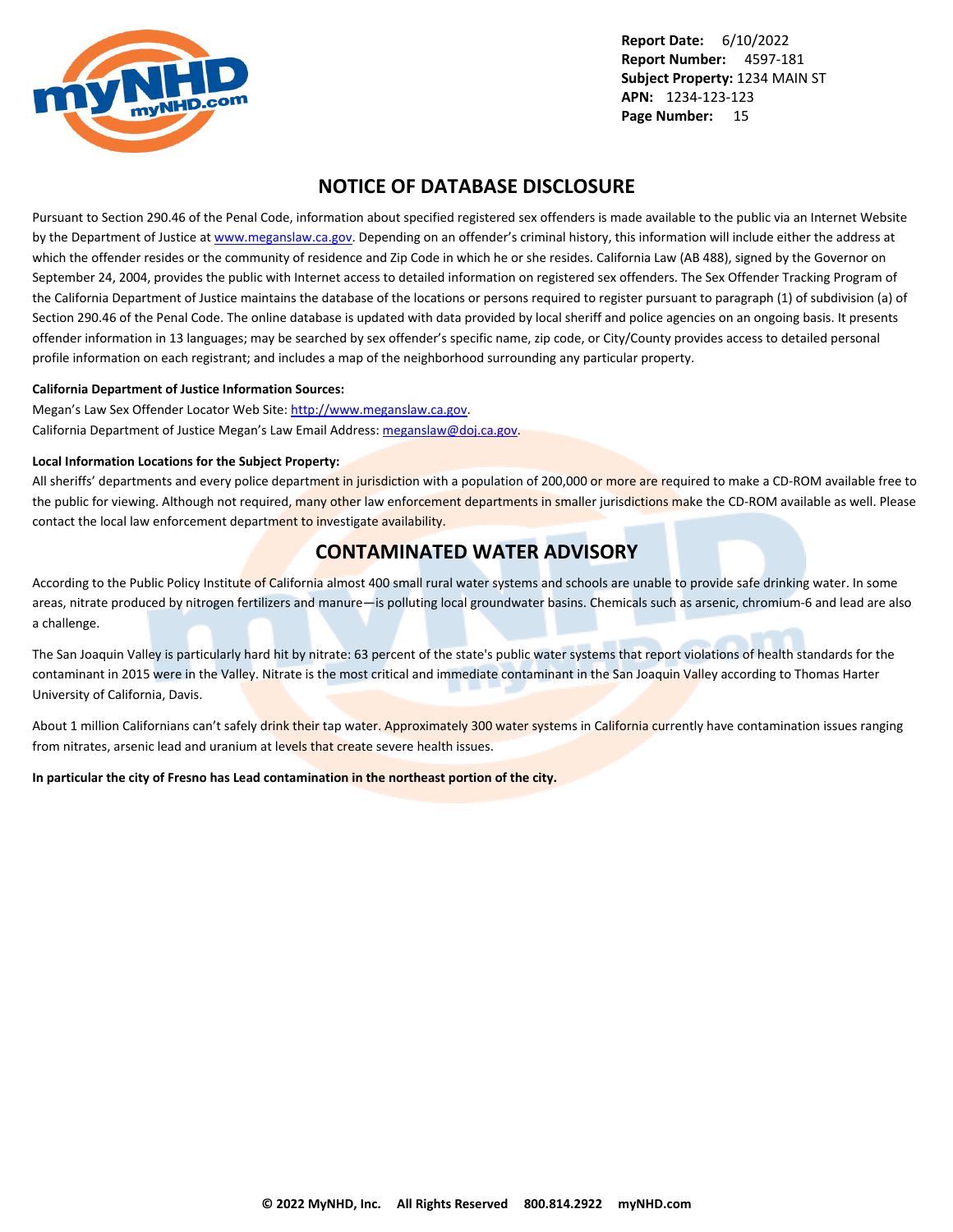<span id="page-16-0"></span>

## **NOTICE OF CALIFORNIA'S 2013 ENERGY EFFICIENCY STANDARDS**

Public Resources Code Sections 25402 and 25402.1 were enacted in 1975 as part of the enabling legislation establishing the California Energy Commission and its basic mandates. These sections require the Energy Commission to adopt, implement, and periodically update energy efficiency standards for both residential and nonresidential buildings.

 The Standards must be cost effective based on the life cycle of the building, must include performance and prescriptive compliance approaches, and must be periodically updated to account for technological improvements in efficiency technology. Accordingly, the California Energy Commission has adopted and periodically updated the Standards (codified in Title 24, Part 6 of the California Code of Regulations) to ensure that building construction, system design and installation achieve energy efficiency and preserve outdoor and indoor environmental quality. The Standards establish a minimum level of building energy efficiency. A building can be designed to a higher efficiency level, resulting in additional energy savings.

 The 2013 Building Energy Efficiency Standards, which are effective July 1, 2014, focus on several key areas to improve the energy efficiency of newly constructed buildings and additions and alterations to existing buildings, and include requirements that will enable both demand reductions during critical peak periods and future solar electric and thermal system installations. The most significant efficiency improvements to the residential Standards are proposed for windows, envelope insulation and HVAC system testing. The most significant efficiency improvements to the nonresidential Standards are proposed for lighting controls, windows, unitary HVAC equipment and building commissioning. New efficiency requirements for process loads such as commercial refrigeration, data centers, kitchen exhaust systems and compressed air systems are included in the nonresidential Standards. The 2013 Standards include expanded criteria for acceptance testing of mechanical and lighting systems, as well as new requirements for code compliance data to be collected in a California Energy Commission-managed repository. Compliance with the standard is assured by hiring a contractor who is properly licensed, and doing the installation with a building permit so that the City Building Inspector can check the work when completed. For more information, visit [http://](http://www.energy.ca.gov/title24/2013standards/) [www.energy.ca.gov/title24/2013standards/](http://www.energy.ca.gov/title24/2013standards/).

## **NOTICE OF WILLIAMSON ACT**

The [Williamson Act](http://www.conservation.ca.gov/dlrp/lca) (California Land Conservation Act of 1965: Government Code Section 51200 et. seq.) is a state agricultural land protection program in which local governments elect to participate. The intent of the program is to preserve agricultural lands by discouraging their premature and unnecessary conversion to urban uses. No later than 20 days after a city or county enters into a contract with a landowner pursuant to this chapter, the clerk of the board or council, as the case may be, shall record with the county recorder a copy of the contract which would impart notice and therefore appear in the title report.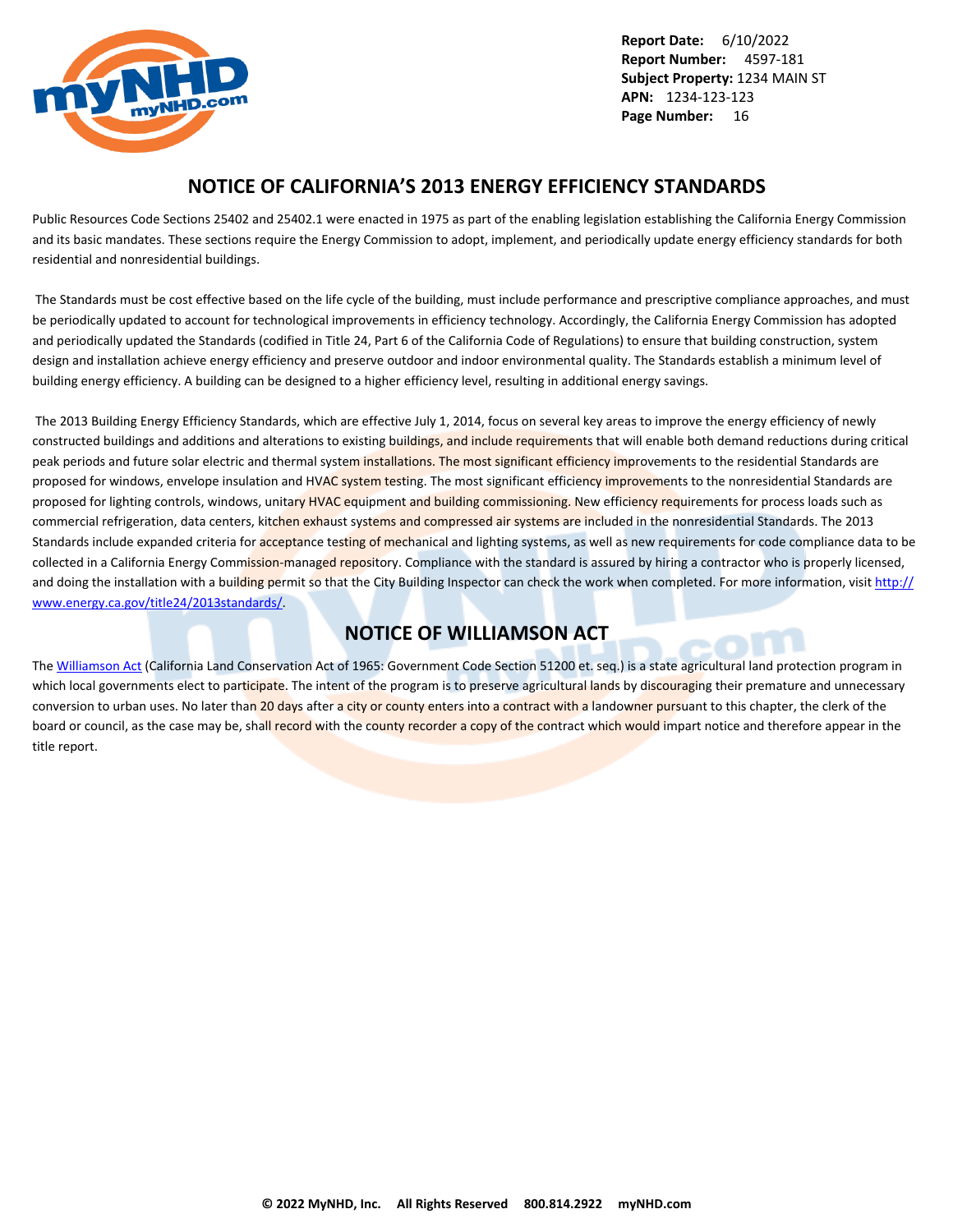<span id="page-17-0"></span>

## **NOTICE OF METHAMPHETAMINE CONTAMINATION**

The Methamphetamine Contaminated Property Act of 2005 requires the clean up of the property so it can be safe for occupancy if the property is found to be contaminated. In addition the bill provides for the imposition of a civil penalty (fines up to \$5,000) upon a property owner who does not provide a notice or disclosure in writing and acknowleged by the buyer as required by the act, or upon a person who violates an order issued by the local health officer prohibiting the use or occupancy of a property contaminated by a methamphetamine laboratory activity.

This law also requires the Department of Environmental Health (DEH) to respond to complaints of potentially contaminated property which includes evaluating the property, testing for contamination, notifying and posting of warning notices, issuing orders prohibiting occupancy if the site is not safe, as well as overseeing the ultimate return of the property to a safe environment. Property owners are responsible for all the costs that may be associated with these actions.

## **NOTICE OF ABANDONED WELLS**

According to the California Department of Water Resources an abandoned or "permanently inactive well" is a well that has not been used for a period of one year. Abandoned wells that are not properly sealed are a potential hazard to people and animals and may be a potential site of illegal waste disposal. Abandoned wells may allow contamination of groundwater. Abandoned wells should be destroyed in accordance with methods developed by the Department of Water Resources pursuant to Section 13800 of the Water Code.

## **NOTICE OF OIL AND GAS WELLS**

California is a leading oil producer with most production in Los Angeles, Kern, Fresno, and Ventura Counties. There are thousands of idle and "orphan" wells. An idle well is a well that has not produced oil and/or gas or has not been used for fluid injection for six months during the last five years. The Division of Oil, Gas, and Geothermal Resources tracks and maintains an idle-well inventory. According to the Division an abandoned or "orphan" well is a well that has been deserted and has no viable operator or owner. The Division plugged 1,062 orphan wells from 1977 to 2004 at a cost of 14.8 million dollars. Oil and gas wells pose a threat to humans for fall hazard, fire hazard, groundwater contamination, methane gas seeps, and other hazards.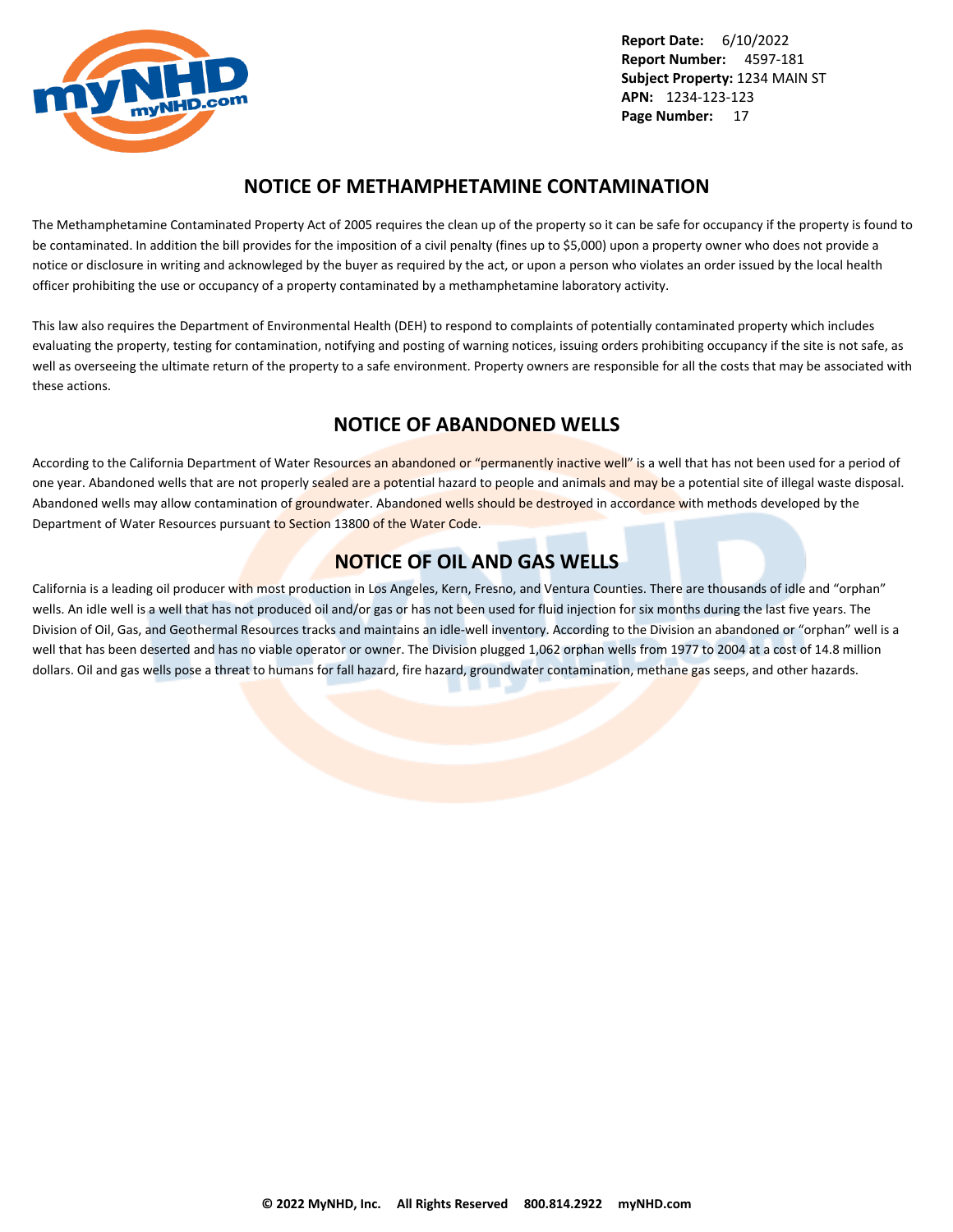<span id="page-18-0"></span>

## **NOTICE OF NATURALLY OCCURRING ASBESTOS**

Asbestos refers to naturally-occurring fibrous minerals found throughout the State of California. Serpentine, an ultra-mafic rock, contains asbestos and is commonly found in the Sierra foothills, the Coast Ranges, and the Klamath Mountains. On residential properties, naturally-occurring asbestos sources are typically dust from unpaved roads or driveways. Paving the unpaved driveways or roads can help to reduce exposure to asbestos. Asbestos is a known carcinogen and exposure may increase the risk of lung cancer. It is recommended that prospective buyers in an area designated as a Naturally Occurring Asbestos Zone consult an appropriate expert(s) who can test and identify naturally occurring asbestos rocks, on or near the property, which are exposed and may present a health risk. For more information please visit the Air Resources Board of the California Environmental Protection Agency website: [http://](http://www.arb.ca.gov/homepage.htm) [www.arb.ca.gov/homepage.htm](http://www.arb.ca.gov/homepage.htm).

## **RADON GAS ADVISORY**

THE COUNTY IN WHICH THE SUBJECT PROPERTY IS LOCATED IS DESIGNATED ZONE  $\overline{2}$  FOR RADON GAS POTENTIAL

Radon is a gas that is produced from the radioactive decay of uranium and thorium found in certain rock and soil types. Radon, an odorless and colorless gas, can move from the soil into buildings. Exposure to concentrated levels of radon can increase a person's risk of developing lung cancer.

The Highest Radon Potential, Zone 1, is set at 4.0pCi/l and above by the U.S. Environmental Protection Agency ("EPA"). Moderate Radon Potential, Zone 2, is set at between2.0pCi and 4.0pCi/l. Low Radon Potential, Zone 3, is set at less than 2.0pCi/l. The EPA recommends indoor radon testing for all homes and recommends radon reduction measures for homes with radon levels of 4.0pCi/l and above. Radon testing kits can be purchased by homeowners or homeowners can hire contractors to provide the testing. For more information please visit <http://www.MyNHD.com/booklets/RadonInformation.pdf>.

## **NOTICE OF ABANDONED MINES ADVISORY**

According to the Abandoned Mine Lands Unit of the State of California Department of Conservation, there are more than 165,000 mines features on more than 47,000 abandoned mine sites in the State of California. Approximately 84 percent of those sites contain physical safety hazards. The public is warned against entering any open shafts or mine openings. For more information please visit the Abandoned Mine Lands Unit website: [http://](http://www.conservation.ca.gov/omr/abandoned_mine_lands/Pages/Index.aspx) [www.conservation.ca.gov/omr/abandoned\\_mine\\_lands/Pages/Index.aspx](http://www.conservation.ca.gov/omr/abandoned_mine_lands/Pages/Index.aspx).

## **WOOD-BURNING HEATER ADVISORY**

The Clean Air Act is the law that defines EPA's responsibilities for protecting and improving the nation's air quality and the stratospheric ozone layer. Using a nationwide network of monitoring sites, EPA has developed ambient air quality trends for particle pollution, also called Particulate Matter (PM). Under the [Clean Air](http://www.epa.gov/airtrends/pm.html) Act, EPA sets and reviews national air quality standards for PM. Air quality monitors measure concentrations of PM throughout the country. EPA, state, tribal and local agencies use that data to ensure that PM in the air is at levels that protect public health and the environment.

"Particulate matter," also known as particle pollution or PM, is a complex mixture of extremely small particles and liquid droplets. Particle pollution is made up of a number of components, including acids (such as nitrates and sulfates), organic chemicals, metals, and soil or dust particles. The size of particles is directly linked to their potential for causing [health](http://www.epa.gov/pm/) problems. EPA is concerned about particles that are 10 micrometers in diameter or smaller because those are the particles that generally pass through the throat and nose and enter the lungs. Once inhaled, these particles can affect the heart and lungs and cause serious health effects. "Fine particles," such as those found in smoke and haze, are 2.5 micrometers in diameter and smaller. Approximately 10 million wood stoves are currently in use in the United States, and 70 to 80 percent of them are older, inefficient, conventional stoves that pollute.

[The Great American Woodstove Changeout](https://archive.epa.gov/bns/web/pdf/woodstovebrochure1_08.pdf) is a voluntary program designed to reduce particle pollution from woodstoves by encouraging people to replace older, more polluting stoves with EPA-certified stoves and fireplace inserts. It also provides information on building more efficient, less polluting fires. Certain jurisdictions have established legal requirements to reduce wood smoke. For example, some communities have restrictions on installing woodburning appliances in new construction. For more information on possible regulations in your area go to<https://www.epa.gov/residential-wood-heaters>.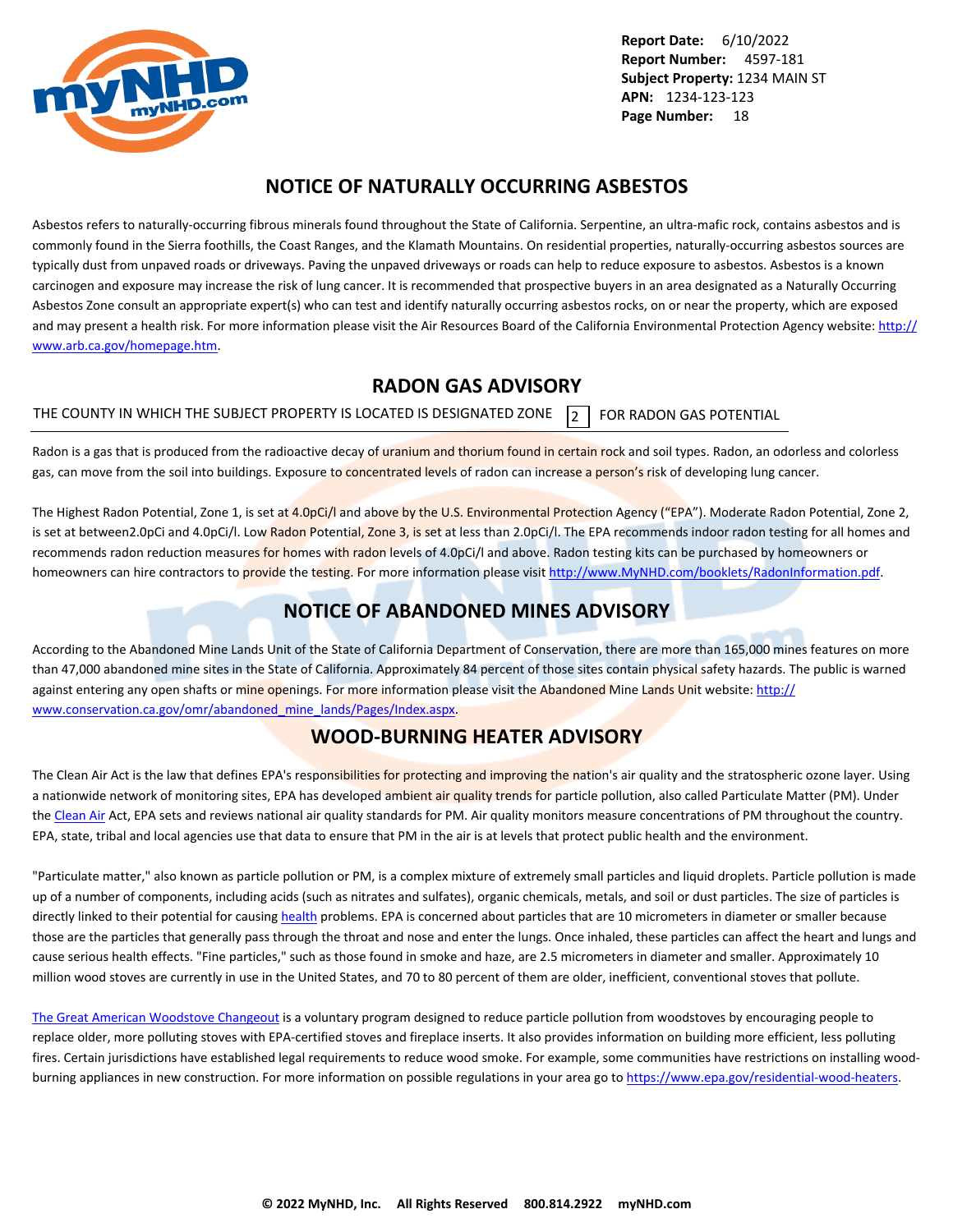<span id="page-19-0"></span>



## **ENVIRONMENTAL REPORT**

## **Report Summary**

**Subject Property:** 1234 MAIN ST ANYCITY, CA 90293-8814 **APN:** 1234-123-123

| <b>SUBJECT PROPERTY IS IN PROXIMITY TO:</b>                    | <b>YES</b>              | <b>NO</b>               | <b>DISTANCE SEARCH</b><br><b>FROM PROPERTY</b> | <b>View Map</b><br><b>DETAILS</b> |
|----------------------------------------------------------------|-------------------------|-------------------------|------------------------------------------------|-----------------------------------|
| National Priority List Sites Disclosure ("NPL")                |                         | $\mathsf{X}$            | 1 Mile                                         | Page 20                           |
| Proposed National Priority List Sites ("P-NPL")                |                         | $\overline{\mathsf{x}}$ | 1 Mile                                         | Page 20                           |
| Superfund Enterprise Management System ("SEMS")                |                         | $\mathsf X$             | $\frac{1}{2}$ Mile                             | Page 20                           |
| SEMS Sites That Have Been Archived ("NFRAP")                   |                         | $\overline{\mathsf{x}}$ | $\frac{1}{2}$ Mile                             | Page 20                           |
| RCRA Federal Corrective Action Sites ("CORRACTS")              |                         | $\overline{X}$          | 1 Mile                                         | Page 20                           |
| RCRA Treatment, Storage and Disposal Facilities ("TSD")        |                         | $\overline{\mathsf{X}}$ | $\frac{1}{2}$ Mile                             | Page 21                           |
| RCRA Large Quantity Generators ("LQG")                         |                         | $\overline{X}$          | % Mile                                         | Page 21                           |
| RCRA Small Quantity Generators ("SQG")                         |                         | $\overline{\mathsf{X}}$ | 1/ <sub>4</sub> Mile                           | Page 21                           |
| <b>Emergency Response Notification Systems ("ERNS")</b>        |                         | $\overline{X}$          | Mile                                           | Page 21                           |
| Federal Brownfields Sites ("BROWN")                            |                         | $\overline{\mathsf{x}}$ | $\frac{1}{2}$ Mile                             | Page 21                           |
| State Brownfields Sites ("SBROWN")                             |                         | $\overline{X}$          | $\frac{1}{2}$ Mile                             | <b>Page 21</b>                    |
| Federal Clandestine Drug Labs ("CDL")                          |                         | $\overline{\mathsf{x}}$ | <b>PIQ</b>                                     | Page 21                           |
| State Clandestine Drug Labs ("SCDL")                           |                         |                         | <b>PIQ</b>                                     | Page 21                           |
| Emergency Planning Zone ("RADIATION")                          |                         | $\frac{1}{x}$           | PIQ                                            | Page 21                           |
| Toxics Release Inventory ("TRI")                               |                         | $\overline{\mathbf{x}}$ | 1/ <sub>2</sub> Mile                           | Page 22                           |
| State Response Sites ("SRS")                                   |                         | $\overline{\mathbf{x}}$ | 1 Mile                                         | Page 22                           |
| EnviroStor Database ("ENVIROSTOR")                             | $\overline{\mathsf{x}}$ |                         | 1 Mile                                         | Page 22                           |
| Solid Waste Landfills Disclosure ("SWIS")                      |                         | $\overline{\mathsf{x}}$ | $\frac{1}{2}$ Mile                             | Page 22                           |
| State Spills, Leaks, Investigation, and Cleanup Sites ("SLIC") | $\overline{\mathsf{x}}$ |                         | $\frac{1}{2}$ Mile                             | Page 23                           |
| Leaking Underground Storage Tanks ("LUST")                     |                         | $\overline{\mathsf{X}}$ | $\frac{1}{2}$ Mile                             | Page 23                           |
| State List of Aboveground Storage Tanks ("AST")                |                         | $\overline{X}$          | % Mile                                         | Page 23                           |
| State List of Underground Storage Tanks ("UST")                |                         | $\overline{\mathsf{x}}$ | % Mile                                         | Page 23                           |
| Restriction Listing ("DEED")                                   |                         | $\overline{X}$          | $\frac{1}{2}$ Mile                             | Page 23                           |
| Military Cleanup Sites Listing ("MCS")                         |                         | $\overline{\mathsf{x}}$ | PIQ                                            | Page 24                           |
| State Hazarduous Waste Information Sumary ("HWTS")             |                         | $\overline{X}$          | <b>PIQ</b>                                     | Page 24                           |
| Permits Listing ("NPDES")                                      |                         | $\overline{\mathsf{x}}$ | PIQ                                            | Page 24                           |
| Oil Wells and Gas Well Locations ("WELLS")                     | $\overline{\mathsf{x}}$ |                         | % Mile                                         | Page 24                           |
| High Pressure Pipeline Disclosure ("HPP")                      | $\overline{\mathsf{x}}$ |                         | % Mile                                         | Page 25                           |

PIQ - Property In Question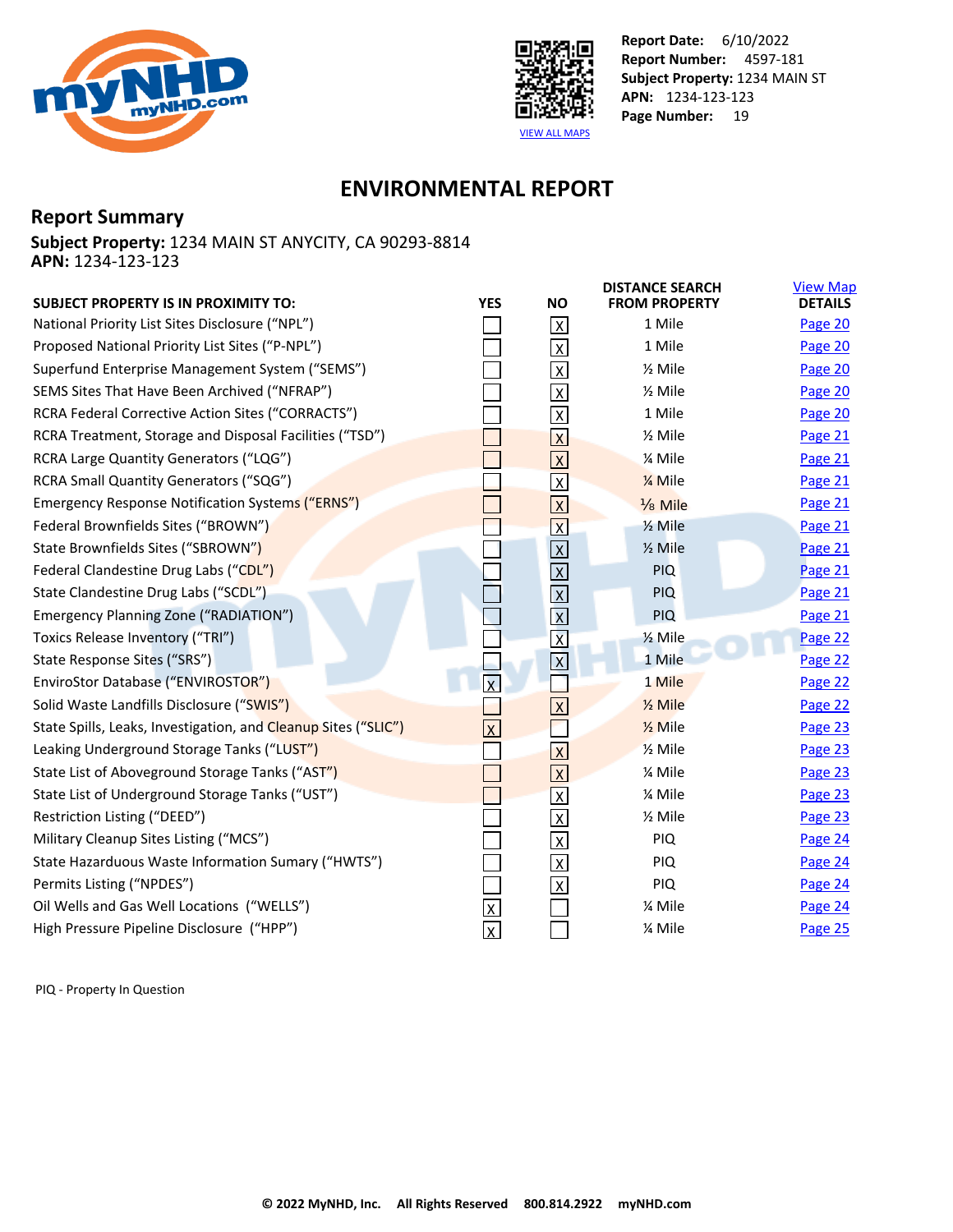<span id="page-20-0"></span>

#### **NATIONAL PRIORITY LIST SITE DISCLOSURE ("NPL")**

#### SUBJECT PROPERTY **15** IS **X** IS NOT LOCATED WITHIN 1 MILE OF A NATIONAL PRIORITY LIST SITE ("NPL")

Concern over the effect on public health and the environment by the dumping of hazardous wastes led Congress to establish the federal Superfund Program in 1980. The Environmental Protection Agency ("EPA") goal for the Superfund was to locate, investigate and clean up the worst sites, in cooperation with states and partnership organizations. Many of these were abandoned waste sites such as landfills and warehouses which have never been mediated. Others are in the process of clean up, and some have been corrected. More detailed information may be available to you by actually viewing a site's file at the governmental agency overseeing the clean-up.

For more information contact: EPA Superfund Hotline (800) 424-9346 or visit<http://www.epa.gov/superfund>.

#### **PROPOSED NATIONAL PRIORITY LIST SITES ("P-NPL")**

SUBJECT PROPERTY  $\Box$  **IS**  $\Box$  **IS NOT** LOCATED WITHIN 1 MILE OF A PROPOSED NATIONAL PRIORITY LIST SITE ("P-NPL")

Superfund Enterprise Management System (SEMS) has replaced CERCLIS, the Comprehensive Environmental Response, Compensation, and Liability Information System. The term CERCLIS will remain within the CERCLA statute. [https://www.epa.gov/superfund/current-npl-updates](https://www.epa.gov/superfund/current-npl-updates-new-proposed-npl-sites-and-new-npl-sites)[new-proposed-npl-sites-and-new-npl-sites](https://www.epa.gov/superfund/current-npl-updates-new-proposed-npl-sites-and-new-npl-sites).

#### **SUPERFUND ENTERPRISE MANAGEMENT SYSTEM ("SEMS")**

| <b>SUBJECT PROPERTY</b> |  |  |  |  |  |  | $\Box$ IS $\boxed{\chi}$ IS NOT LOCATED WITHIN ½ MILE OF A SUPERFUND ENTERPRISE MANAGEMENT SYSTEM ("SEMS") |
|-------------------------|--|--|--|--|--|--|------------------------------------------------------------------------------------------------------------|
|-------------------------|--|--|--|--|--|--|------------------------------------------------------------------------------------------------------------|

The Superfund Enterprise Management System (SEMS), integrates multiple systems which serves as a comprehensive tracking and reporting tool, providing data on the inventory of active waste sites evaluated by the Superfund program.<https://www.epa.gov/enviro/sems-search>.

#### **SEMS SITES THAT HAVE BEEN ARCHIVED ("NFRAP")**

SUBJECT PROPERTY **IS** IS **X** IS NOT LOCATED WITHIN % MILE OF A SEMS SITE THAT HAVE BEEN ARCHIVED ("NFRAP") SITE

No Further Remedial Action Planned (NFRAP) - A decision made as part of the Superfund (SEMS) remedial site evaluation process to denote that further remedial assessment activities are not required and that the facility/site does not pose a threat to public health or the environment sufficient to qualify for placement on the . <https://www.epa.gov/enviro/sems-search>.

#### **RCRA FEDERAL CORRECTIVE ACTION SITES ("CORRACTS")**

SUBJECT PROPERTY **15** IS **X** IS NOT LOCATED WITHIN 1 MILE OF AN RCRA FEDERAL CORRECTIVE ACTION ("CORRACTS") SITE

The RCRA Corrective Action Program, run by EPA and 41 authorized states and territories, compels responsible parties to address the investigation and cleanup of hazardous releases themselves. RCRA Corrective Action differs from Superfund in that Corrective Action sites generally have viable operators and on-going operations. For more information see:<http://www.epa.gov/correctiveaction/>.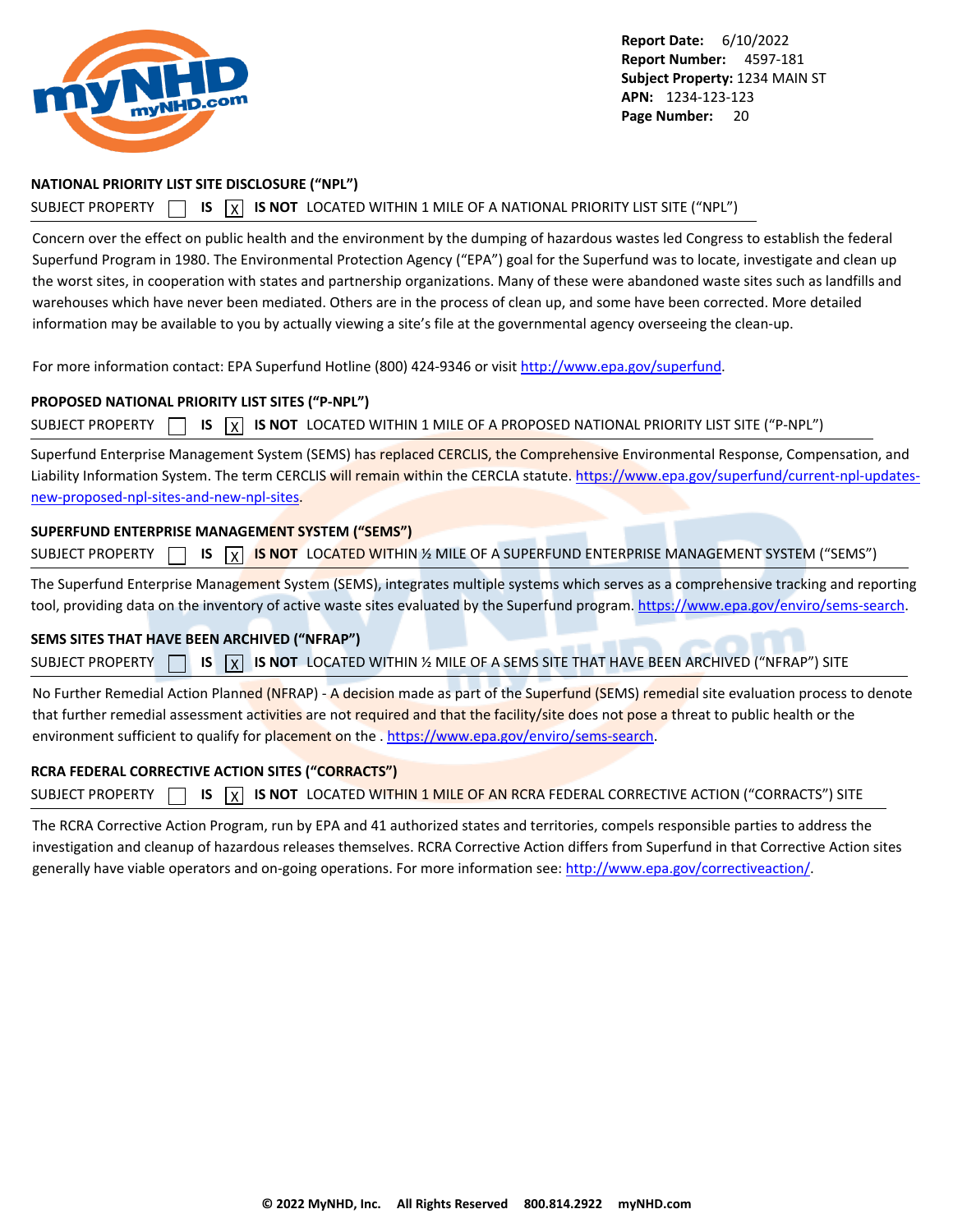<span id="page-21-0"></span>

### **(RCRA) THE RESOURCE CONSERVATION RECOVERY ACT ("TSD")-("LQG")-("SQG")**

|  |  | SUBJECT PROPERTY $\Box$ IS $\overline{X}$ IS NOT LOCATED WITHIN % MILE OF A TREATMENT, STORAGE AND DISPOSAL ("TSD") FACILITY |
|--|--|------------------------------------------------------------------------------------------------------------------------------|
|  |  | SUBJECT PROPERTY $\Box$ IS $\overline{X}$ IS NOT LOCATED WITHIN % MILE OF A LARGE QUANTITY GENERATORS ("LQG") FACILITY       |
|  |  | SUBJECT PROPERTY $\Box$ IS $\boxed{x}$ IS NOT LOCATED WITHIN % MILE OF A SMALL QUANTITY GENERATORS ("SQG") FACILITY          |

The Resource Conservation and Recovery Act (RCRA) is the public law that creates the framework for the proper management of hazardous and non-hazardous solid waste. These databases include Generators Large and Small, Transporters, Violations, and Treatment, Storage & Disposal Facilities (TSDF). Information is provided on sites which generate, transport, store, treat, or dispose of hazardous wastes. [https://](https://www.epa.gov/enviro/sems-search) [www.epa.gov/enviro/sems-search](https://www.epa.gov/enviro/sems-search).

### **EMERGENCY RESPONSE NOTIFICATION SYSTEMS ("ERNS")**

|  |  |  |  |  |  | SUBJECT PROPERTY $\Box$ IS $\boxed{X}$ IS NOT LOCATED WITHIN MILE OF AN EMERGENCY RESPONSE NOTIFICATION SYSTEM ("ERNS") |
|--|--|--|--|--|--|-------------------------------------------------------------------------------------------------------------------------|
|--|--|--|--|--|--|-------------------------------------------------------------------------------------------------------------------------|

The Emergency Response Notification System (ERNS) is used to store information on notifications of oil discharges and hazardous substances releases. The ERNS database contains information on release notifications of oil and hazardous substances that have occurred throughout the United States. For more information see:<http://www.epa.gov/docs/ERNS/>.

## **BROWNFIELD SITES ("BROWN")-("SBROWN")**

|  |  | SUBJECT PROPERTY $\Box$ IS $\overline{X}$ IS NOT LOCATED WITHIN % MILE OF A KNOWN FEDERAL BROWNFIELD ("BROWN") SITE |
|--|--|---------------------------------------------------------------------------------------------------------------------|
|  |  | SUBJECT PROPERTY $\Box$ IS $\overline{X}$ IS NOT LOCATED WITHIN % MILE OF A KNOWN STATE BROWNFIELD ("SBROWN") SITE  |

EPA's Brownfield program provides grants and technical assistance to communities, states, tribes and others to assess, safely clean up and sustainably reuse contaminated properties. To learn about EPA's broader efforts to put previously contaminated properties back into productive use<https://www.epa.gov/brownfields>

## **CLANDESTINE DRUG LABS ("CDL")-("SCDL")**

|  |  | SUBJECT PROPERTY $\Box$ IS $\boxed{X}$ IS NOT LOCATED IN A FEDERAL CLANDESTINE DRUG LAB ("CDL")   |
|--|--|---------------------------------------------------------------------------------------------------|
|  |  | SUBJECT PROPERTY $\Box$ IS $\overline{X}$ IS NOT LOCATED IN A STATE CLANDESTINE DRUG LAB ("SCDL") |

This list contains addresses of some locations where law enforcement agencies reportedly found chemicals or other items, indicating the presence of either clandestine drug laboratories or dumpsites.<https://www.dea.gov/clan-lab>

## **EMERGENCY PLANNING ZONE ("RADIATION")**

|  |  |  |  | SUBJECT PROPERTY $\Box$ IS $\overline{X}$ IS NOT LOCATED IN AN EMERGENCY PLANNING ZONE ("RADIATION") |  |
|--|--|--|--|------------------------------------------------------------------------------------------------------|--|
|--|--|--|--|------------------------------------------------------------------------------------------------------|--|

The Radiation Information Database (RADINFO) contains basic information about certain facilities that the U.S. Environmental Protection Agency (EPA) regulates for radiation and radioactivity. The regulations that govern radiation across the federal government are complex, and, therefore, RADINFO may not include every facility you might expect to find. For more information see: [http://oaspub.epa.gov/enviro/](http://oaspub.epa.gov/enviro/ef_home2.radiation) [ef\\_home2.radiation](http://oaspub.epa.gov/enviro/ef_home2.radiation)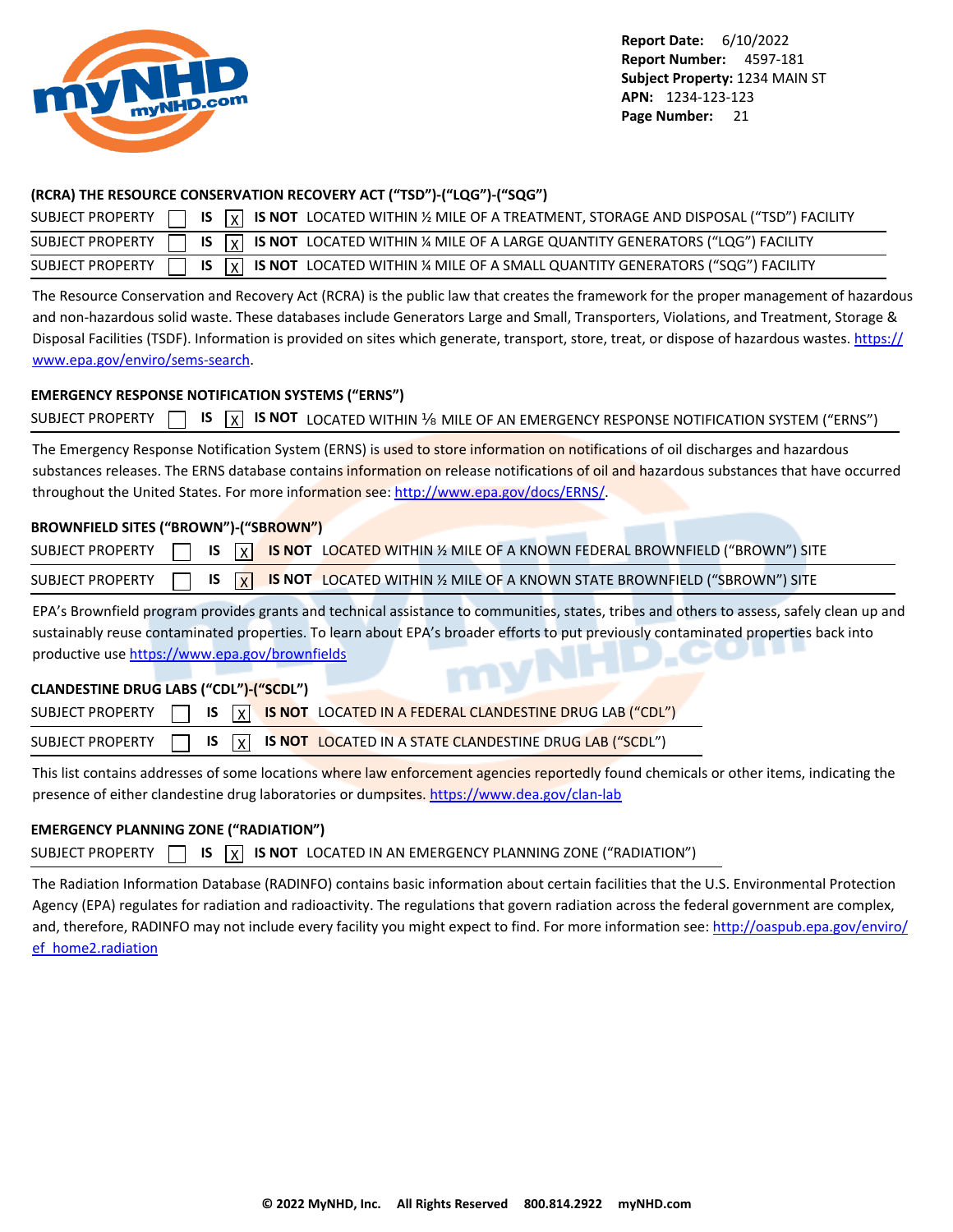<span id="page-22-0"></span>

### **FEDERAL TOXICS RELEASE INVENTORY ("TRI")**

SUBJECT PROPERTY **15** IS  $\overline{X}$  IS NOT LOCATED WITHIN 1/2 MILE OF A KNOWN FEDERAL TOXICS RELEASE INVENTORY ("TRI") SITE

This list is the nation's most comprehensive source of information on toxic pollution and is the flagship of the Community Right to Know program on toxic chemical hazards. This report uses an EPA database with information about releases of toxic chemicals to the air, water, and land and transfers of toxic chemicals from manufacturing and similar facilities which may release toxic chemicals. For more information visit<https://www.epa.gov/toxicsrelease-inventory-tri-program>

#### **STATE RESPONSE SITES ("SRS")**

| $SUBLECT$ $PROPERTIES$ $\lceil$ |  |  |  |  | <b>IS</b> $\boxed{X}$ <b>IS NOT</b> LOCATED WITHIN 1 MILE OF A KNOWN STATE RESPONSE ("SRS") SITE |  |
|---------------------------------|--|--|--|--|--------------------------------------------------------------------------------------------------|--|
|---------------------------------|--|--|--|--|--------------------------------------------------------------------------------------------------|--|

Are part of the state EnviroStor database and are the state equivalent to the NPL National Priority List.<https://dtsc.ca.gov/your-envirostor/>

#### **ENVIROSTOR DATABASE ("ENVIROSTOR")**

SUBJECT PROPERTY  $\boxed{\chi}$  **IS**  $\boxed{\phantom{\chi}}$  **is not** located within 1 mile of a hazardous waste and corrective action facility

#### ("ENVIROSTOR") SITE

EnviroStor is DTSC's online data management system for tracking our cleanup, permitting, enforcement, and investigation efforts at hazardous waste facilities and sites with known or suspected contamination issues. Includes Site With Deed Restrictions [https://dtsc.ca.gov/](https://dtsc.ca.gov/your-envirostor/) [your-envirostor/](https://dtsc.ca.gov/your-envirostor/)

| <b>SITE ID</b> | <b>SITE NAME</b>                                                       | <b>STATUS</b>                                       | <b>DISTANCE</b><br>(IN MILES) |
|----------------|------------------------------------------------------------------------|-----------------------------------------------------|-------------------------------|
| 60002739       | WESTCHESTER ENRICHED SCIENCES MAGNETS ADA COMPLIANCE<br><b>PROJECT</b> | <b>ACTIVE</b>                                       | 0.22                          |
| 80001007       | <b>GAS STORAGE RESERVOIR</b>                                           | <b>INACTIVE - NEEDS EVALUATION</b>                  | 0.63                          |
| 60000645       | CENTRAL REGION ELEMENTARY SCHOOL #22 (PLAYA VISTA)                     | <b>CERTIFIED / OPERATION &amp; AMP; MAINTENANCE</b> | 0.64                          |
| 60002553       | THE CUSTOM HOTEL                                                       | <b>ACTIVE</b>                                       | 0.70                          |
| 80000355       | PLAYA DEL REY FCS #1                                                   | <b>INACTIVE - NEEDS EVALUATION</b>                  | 0.89                          |
| 80000129       | EL SEGUNDO BATTERY SITE                                                | <b>INACTIVE - NEEDS EVALUATION</b>                  | 0.97                          |

#### **SOLID WASTE LANDFILLS DISCLOSURE ("SWIS")**

| SUBJECT PROPERTY $\Box$ IS $\overline{X}$ IS NOT LOCATED WITHIN ½ MILE OF A LANDFILL AND/OR WASTE TRANSFER STATION ("SWIS") |  |  |  |  |  |  |  |  |  |  |  |  |
|-----------------------------------------------------------------------------------------------------------------------------|--|--|--|--|--|--|--|--|--|--|--|--|
|-----------------------------------------------------------------------------------------------------------------------------|--|--|--|--|--|--|--|--|--|--|--|--|

This list includes landfills, transfer stations, material recovery facilities, composting sites, transformation facilities, waste tire sites, as well as closed disposal sites. The database includes facility type, waste types received, regulatory and operational status, local enforcement agency, as well as the location and owner/operator.

For more information contact: Integrated Waste Management Board (916) 341-6532 or visit [https://www2.calrecycle.ca.gov/SolidWaste/](https://www2.calrecycle.ca.gov/SolidWaste/Site/Search) [Site/Search](https://www2.calrecycle.ca.gov/SolidWaste/Site/Search)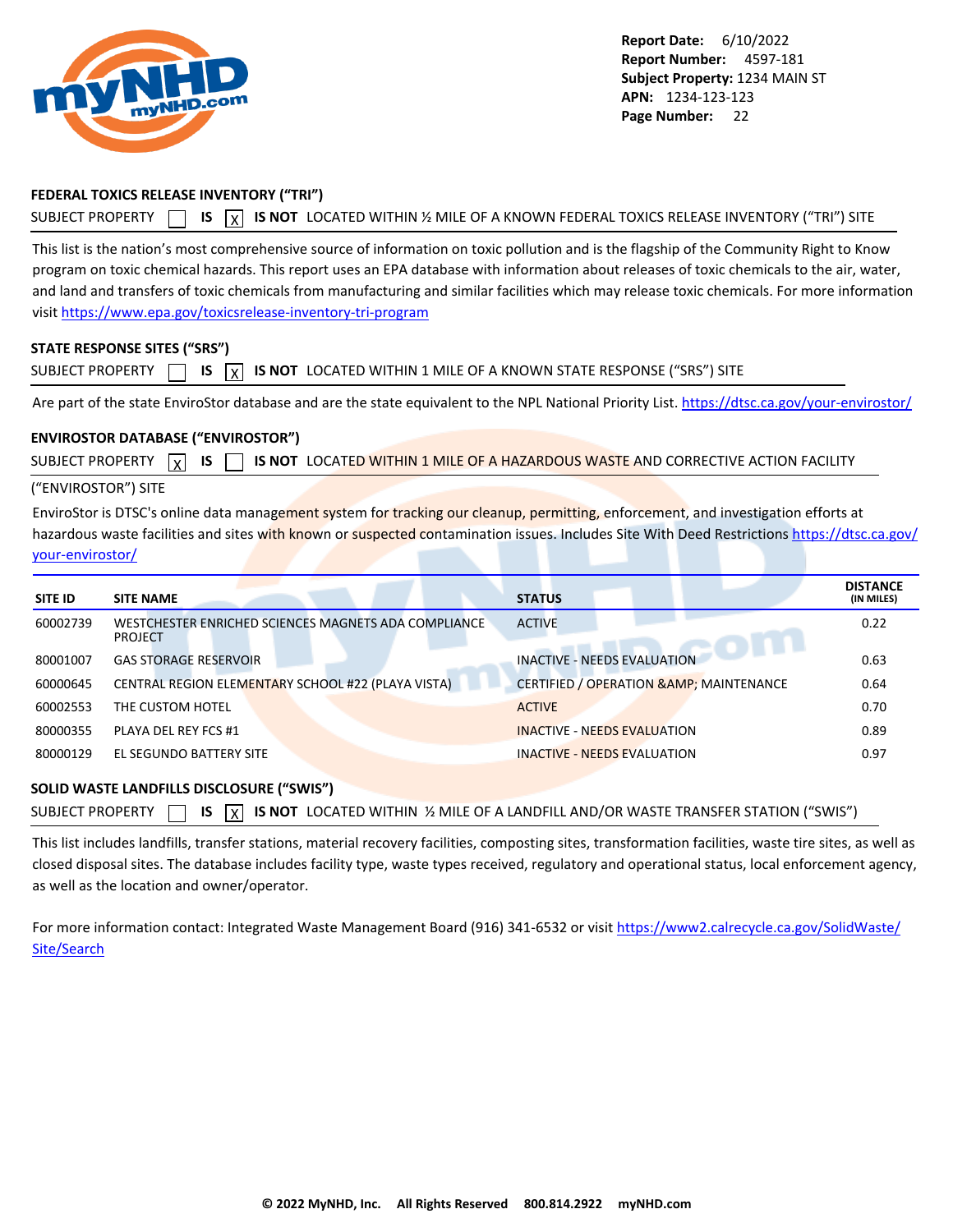<span id="page-23-0"></span>

### **SPILLS, LEAKS, INVESTIGATION AND CLEANUPS STITES ("SLIC")**

```
SUBJECT PROPERTY N IS CORPT IS NOT LOCATED WITHIN 1⁄2 MILE OF A SPILLS, LEAKS, INVESTIGATIONS & CLEANUP ("SLIC") SITE
```
In the Spills, Leaks, Investigations & Cleanup (SLIC) Program, Water Board staff oversee soil and water investigations, corrective actions, and human health risk assessments at sites with current or historic unauthorized discharges, which have adversely affected or threaten to adversely affect waters of the state. The program covers all types of pollutants (such as solvents, petroleum fuels, heavy metals, pesticides, etc) and all environments (including surface water, groundwater, sediment, and soil). Public participation is conducted and tailored to the needs of the community.<https://geotracker.waterboards.ca.gov/>

| <b>SITE ID</b>          | <b>SITE NAME</b>                                                                                                                                                                                                                                                                                                                                                                                                                                                                                                                                                                                                                                                                                                                                                                               | <b>STATUS</b>                                                                 | <b>DISTANCE</b><br>(IN MILES) |
|-------------------------|------------------------------------------------------------------------------------------------------------------------------------------------------------------------------------------------------------------------------------------------------------------------------------------------------------------------------------------------------------------------------------------------------------------------------------------------------------------------------------------------------------------------------------------------------------------------------------------------------------------------------------------------------------------------------------------------------------------------------------------------------------------------------------------------|-------------------------------------------------------------------------------|-------------------------------|
| SL0603737980            | PLAYA VISTA - TRACT 49104-02 EXCLUDING LOSTS 17-20                                                                                                                                                                                                                                                                                                                                                                                                                                                                                                                                                                                                                                                                                                                                             | COMPLETED - CASE CLOSED                                                       | 0.38                          |
|                         | LEAKING UNDERGROUND STORAGE TANKS ("LUST")                                                                                                                                                                                                                                                                                                                                                                                                                                                                                                                                                                                                                                                                                                                                                     |                                                                               |                               |
| <b>SUBJECT PROPERTY</b> | <b>IS</b><br>l x l                                                                                                                                                                                                                                                                                                                                                                                                                                                                                                                                                                                                                                                                                                                                                                             | IS NOT LOCATED WITHIN 1/2 MILE OF A LEAKING UNDERGROUND STORAGE TANK ("LUST") |                               |
| <b>SUBJECT PROPERTY</b> | The State of California publishes its Leaking Underground Storage Tank Information System identifying properties shown on a government<br>list to have a leaking fuel tank. Sites which have already been cleaned up are also indicated. This database is provided by the California State<br>Regional Water Quality Control Board which works with local agencies such as water districts, fire departments and health departments for<br>permitting as well as monitoring for groundwater pollution. The Board provides technical advice and general guidance but may also use its<br>enforcement powers in order to assure cleanup. For more information contact: https://geotracker.waterboards.ca.gov/<br>STATE LIST OF ABOVEGROUND STORAGE TANKS ("AST")<br><b>IS</b><br>$\vert x \vert$ | IS NOT LOCATED WITHIN % MILE OF A KNOWN ABOVEGROUND STORAGE TANK (AST")       |                               |
| <b>SUBJECT PROPERTY</b> | In California the Certified Unified Program Agencies (CUPAs) are vested with the responsibility and authority to implement the<br>Aboveground Petroleum Storage Act (APSA) used for storing crude oil and petroleum products in liquid form. Municipalities may enact<br>permitting requirements that incorporate provisions of the Uniform Fire Code (UFC) or the Uniform Building Code. Please visit the Certified<br>Unified Program Agency for Aboveground Petroleum Storage Act website at https://osfm.fire.ca.gov/divisions/pipeline-safety-and-cupa/<br>certified-unifiedprogram-agency-cupa/for additional information.<br>STATE LIST OF UNDERGROUND STORAGE TANKS ("UST")<br><b>IS</b><br>$\overline{\mathbf{x}}$                                                                    | IS NOT LOCATED WITHIN % MILE OF A KNOWN UNDERGROUND STORAGE TANK (UST")       |                               |
|                         | Defined basically as tanks that are used for the storage of hazardous substances and that are substantially or totally beneath the surface of<br>the ground. https://geotracker.waterboards.ca.gov/                                                                                                                                                                                                                                                                                                                                                                                                                                                                                                                                                                                            |                                                                               |                               |

# **RESTRICTION LISTING ("DEED")**

SUBJECT PROPERTY **15** IS **X IS NOT** LOCATED WITHIN % MILE OF A KNOWN RESTRICTION LISTING ("DEED")

The DTSC Hazardous Waste Management Program (HWMP) has developed a list of current or former hazardous waste facilities that have a recorded land use restriction at the local county recorder's office.<https://dtsc.ca.gov/your-envirostor/>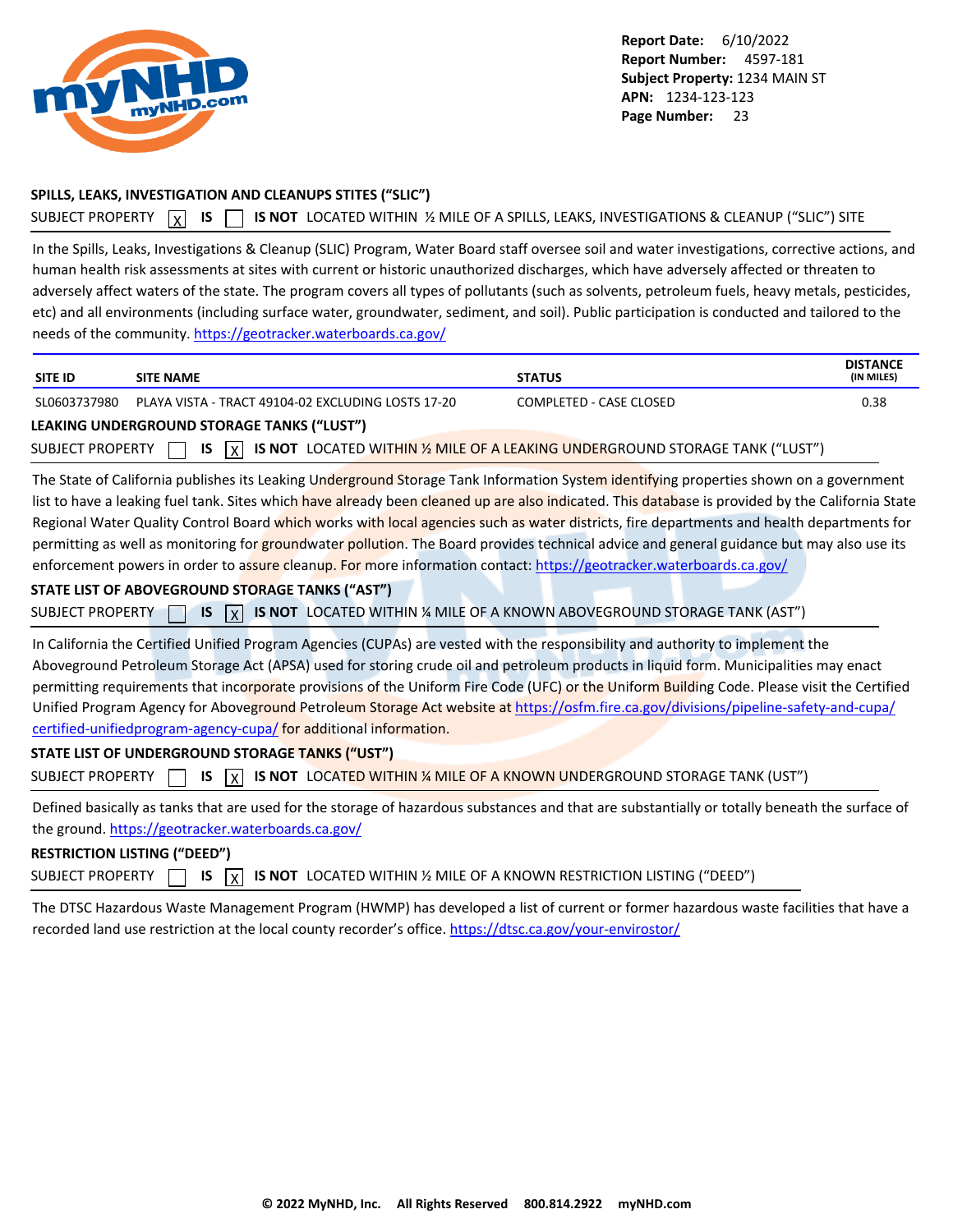<span id="page-24-0"></span>

### **MILITARY CLEANUP SITES LISTING ("MCS")**

SUBJECT PROPERTY  $\Box$  **IS**  $\chi$  **IS NOT** LOCATED IN A MILITARY CLEANUP SITE LISTING ("MCS")

Identifies military sites that need to clean up contaminated soil, sediment, and groundwater within the state. [https://](https://geotracker.waterboards.ca.gov/) [geotracker.waterboards.ca.gov/](https://geotracker.waterboards.ca.gov/)

#### **STATE HAZARDUOUS WASTE TRACKING SYSTEM ("HWTS")**

SUBJECT PROPERTY **15** IS **X** IS NOT LOCATED IN A STATE HAZARDUOUS WASTE TRACKING SYSTEM ("HWTS")

The Department of Toxic Substance Control, California Environmental Protection Agency, maintains a database keeping track of the movement and disposal of hazardous waste. The data is used to support the Tanner legislation, AB 2948. [https://dtsc.ca.gov/managing](https://dtsc.ca.gov/managing-hazardous-waste/)[hazardous-waste/](https://dtsc.ca.gov/managing-hazardous-waste/)

## **PERMITS LISTING (NPDES")**

### SUBJECT PROPERTY  $\Box$  **IS**  $\Box$  **IS NOT** LOCATED IN A PERMIT LISTING ("NPDES")

The NPDES (National Pollutant Discharge Elimination System) Program is a federal program which has been delegated to the State of California for implementation through the State Water Resources Control Board. In California, NPDES permits are also referred to as waste discharge requirements (WDRs) that regulate discharges to waters of the United States. [https://www.waterboards.ca.gov/water\\_issues/](https://www.waterboards.ca.gov/water_issues/programs/npdes/) [programs/npdes/](https://www.waterboards.ca.gov/water_issues/programs/npdes/)

### **OIL WELLS AND GAS WELL LOCATIONS ("WELLS")**

SUBJECT PROPERTY **X** IS **SUBJECT BY ANOT** LOCATED WITHIN 1/4 MILE OF A KNOWN OIL OR GAS WELL ("WELLS")

This list includes oil wells which were used for production, exploration, injection, etc., and which may have been abandoned or are still in use. The requirements for abandonment of such wells have become more stringent since the 1970s. In some situations, formerly abandoned wells must be re-abandoned pursuant to such newer, more stringent requirements. We have divided the wells into "active" OILWELL-A and "plugged and abandoned" OILWELL-P. Further information on these wells can be obtained from: [http://www.consrv.ca.gov/](http://www.consrv.ca.gov/dog/) [dog/.](http://www.consrv.ca.gov/dog/) Known oil wells within 1/4 mile of the Property are listed below:

| <b>SITE ID</b> | <b>SITE NAME</b>                | <b>ADDRESS</b> | <b>STATUS</b> | <b>DISTANCE</b><br>(IN MILES) |
|----------------|---------------------------------|----------------|---------------|-------------------------------|
| 0403714043     | SOUTHERN CALIFORNIA GAS COMPANY | Playa Del Rey  | PLUGGED       | 0.06                          |
| 0403705126     | ANGLO AMERICAN PETRO. INC.      | Any Field      | PLUGGED       | 0.07                          |
| 0403714041     | SOUTHERN CALIFORNIA GAS COMPANY | Playa Del Rey  | PLUGGED       | 0.09                          |
| 0403714031     | SOUTHERN CALIFORNIA GAS COMPANY | Playa Del Rey  | PLUGGED       | 0.10                          |
| 0403714037     | SOUTHERN CALIFORNIA GAS COMPANY | Playa Del Rey  | PLUGGED       | 0.11                          |
| 0403714006     | SOUTHERN CALIFORNIA GAS COMPANY | Playa Del Rey  | PLUGGED       | 0.12                          |
| 0403714026     | SOUTHERN CALIFORNIA GAS COMPANY | Playa Del Rey  | PLUGGED       | 0.16                          |
| 0403713768     | HERNDON DEV. CO.                | Playa Del Rey  | PLUGGED       | 0.16                          |
| 0403705595     | <b>ANDREW LUCAS</b>             | Any Field      | PLUGGED       | 0.17                          |
| 0403714032     | SOUTHERN CALIFORNIA GAS COMPANY | Playa Del Rey  | PLUGGED       | 0.17                          |
| 0403714008     | SOUTHERN CALIFORNIA GAS COMPANY | Playa Del Rey  | PLUGGED       | 0.18                          |
| 0403713995     | SOUTHERN CALIFORNIA GAS COMPANY | Playa Del Rey  | PLUGGED       | 0.21                          |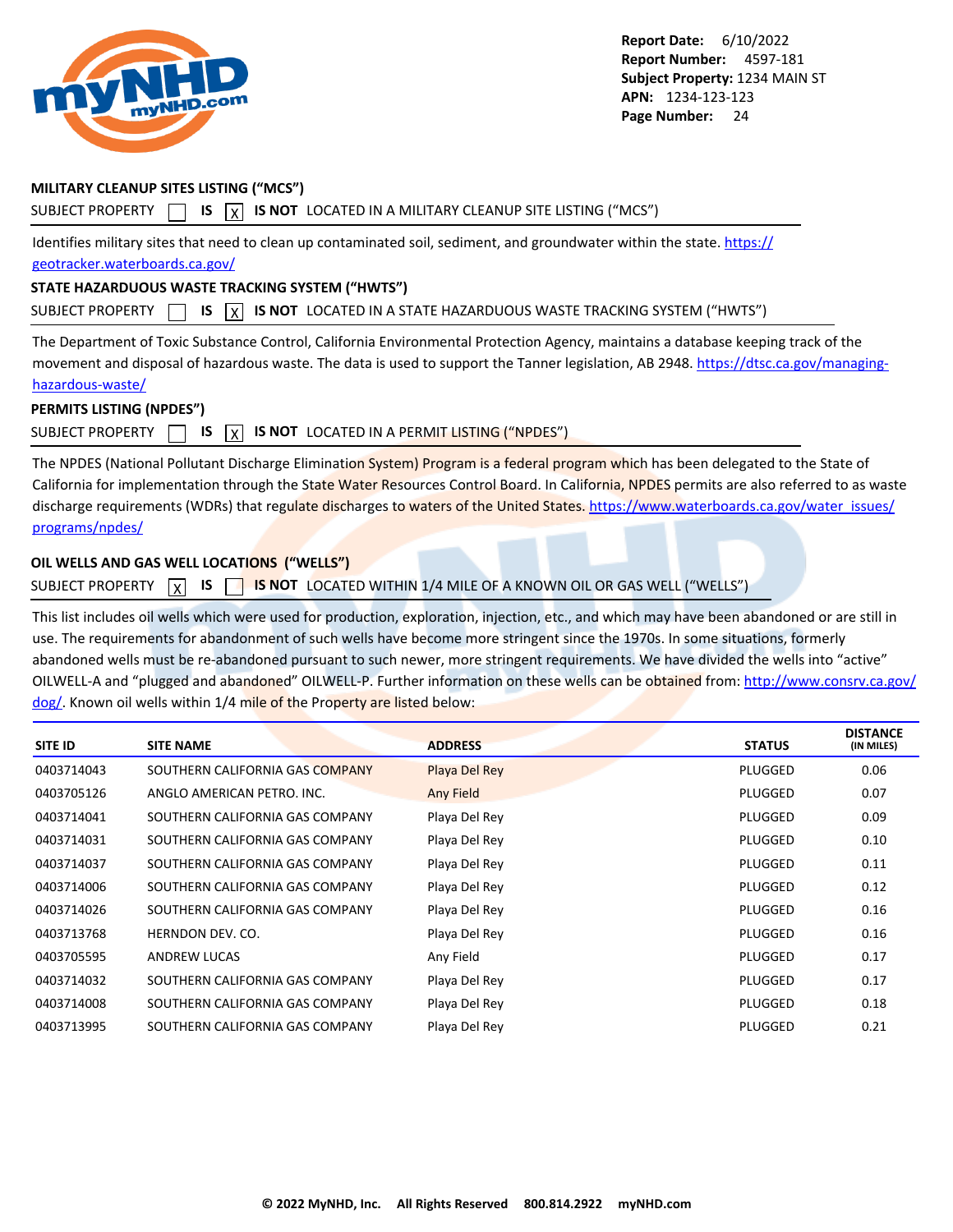<span id="page-25-0"></span>

| SITE ID    | <b>SITE NAME</b>                | <b>ADDRESS</b> | <b>STATUS</b> | <b>DISTANCE</b><br>(IN MILES) |
|------------|---------------------------------|----------------|---------------|-------------------------------|
| 0403714030 | SOUTHERN CALIFORNIA GAS COMPANY | Playa Del Rey  | PLUGGED       | 0.21                          |
| 0403714007 | SOUTHERN CALIFORNIA GAS COMPANY | Playa Del Rey  | PLUGGED       | 0.22                          |
| 0403714003 | SOUTHERN CALIFORNIA GAS COMPANY | Playa Del Rey  | <b>ACTIVE</b> | 0.23                          |
|            |                                 |                |               |                               |

MyNHD discloses a maximum of 15 know oil well sites within a 1/4 mile radius of subject property. Please contact MyNHD for additional details.

### **HIGH PRESSURE PIPELINE PIPELINE DISCLOSURE ("HPP")**

SUBJECT PROPERTY  $\boxed{\chi}$ **IS IS NOT** LOCATED WITHIN ¼ MILE OF A HIGH PRESSURE PIPELINE ("HPP")

Only 13.5 percent of the natural gas California used came from in-state production in 2006; the rest was delivered by pipelines from several production areas in the western United States and western Canada. California is at the end of those pipelines, forcing it to compete with other states for supplies. Once the gas arrives in California, it is distributed by the state's three major gas utilities - San Diego Gas & Electric, Southern California Gas Company, and Pacific Gas and Electric - that provide a collective total of 98 percent of the state's natural gas. Long Beach and Palo Alto are the only municipal utilities in California that operate city-owned utility services for natural gas customers.

On September 9, 2010, a 30-inch Pacific Gas and Electric Company natural gas transmission pipeline in San Bruno exploded, claiming the lives of eight residents, injuring numerous others, and destroying many homes. As the state agency charged with overseeing the operation of the state's utilities, the California Public Utilities Commission immediately had an inspector on-site in San Bruno, and has since been working closely with the National Transportation Safety Board to investigate the cause of the explosion, and take other actions in the interest of public safety. The National Pipeline Mapping System ("NPMS") has provided a map viewer that shows pipeline locations throughout the United States at<https://www.npms.phmsa.dot.gov/>.

Source: California Energy Commission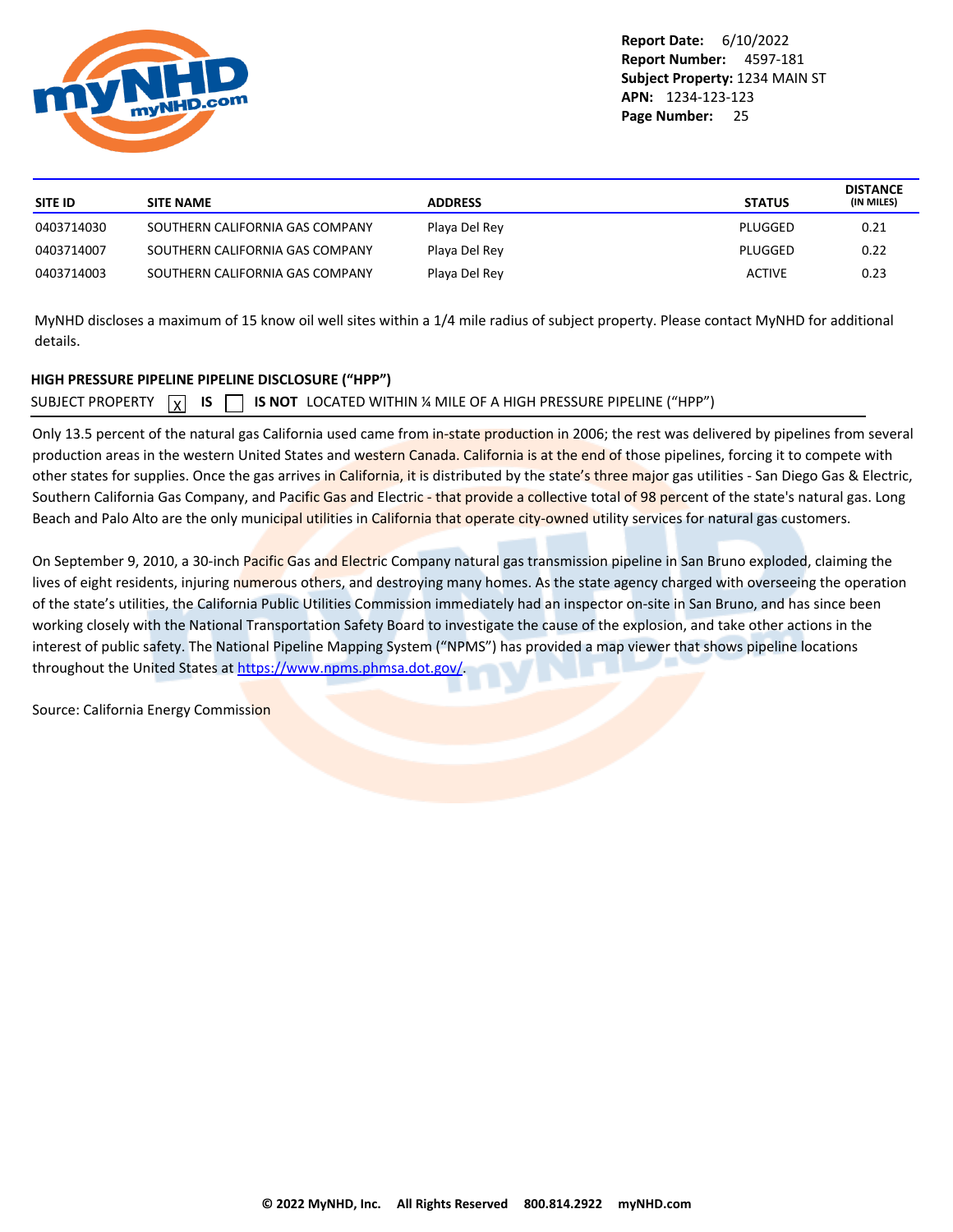<span id="page-26-0"></span>

## **TERMS AND CONDITIONS**

1. This Natural Hazard Disclosure Report ("Report") was prepared solely for one transaction and one escrow, as described on page 1 (collectively, the "Transaction"). This Report was prepared by ("MyNHD"). This Report may be used solely between this seller and this buyer for that single Transaction related to the property address and assessor's parcel number ("Property") provided to MyNHD.

2. Only the seller, buyer, listing agent/broker and selling agent/broker, if any, involved in the Transaction (collectively, the "Recipients") may use and rely on this Report and only after they have paid in full for the Report. Neither lenders nor subsequent buyers of the Property may use or rely on this Report. There are no third party beneficiaries to this Report even if they have a foreseeable relationship with any of the Recipients, or with the Property. This Report is time-sensitive; its information is accurate only as of the date referenced on Page 1 (the "Effective Date"). Taxes, governmental legislation and other matters affecting the Property after the Effective Date are not disclosed, and MyNHD expressly disclaims any duty to supplement this Report to disclose any taxes, legislation, changes or charges becoming effective after the Effective Date. If the Transaction does not close within a reasonable time after the Effective Date, MyNHD strongly recommends that a new report be ordered.

3. This Report may not be used in conjunction with any Natural Hazard Disclosure Statement ("NHDS") other than the NHDS issued as part of this Report. This Report may have an effect on the value of the Property; nevertheless, this Report may not be used in connection with any appraisal or valuation of the Property, or for any other valuation purposes. This Report is protected by copyright, trademark and other intellectual property laws and may not be copied or reproduced in any manner. Violators will be prosecuted as permitted by law.

4. MyNHD has not visually inspected the Property. Instead, this Report refers specifically to certain records, statutes and other information provided by various governmental agencies and third parties. In particular, the information contained in the tax disclosures are obtained from independent third parties. MyNHD has no way to verify the accuracy or completeness of this information, but has assumed the information is accurate and complete. If such information is not accurate or complete, MyNHD cannot and shall not be liable or responsible for such omissions or inaccuracies. MyNHD further shall not be liable or responsible for omissions or inaccuracies in the Report that the Recipients, or any of them, knew or should have known as of the Effective Date. This Report does not disclose whether the Property is contaminated with hazardous substances.

5. There may be other disclosures required by California law; MyNHD makes no representations or warranties as to the adequacy or accuracy of any other representations, warranties or disclosures required under other such laws. MyNHD shall not be liable or responsible for failing to disclose any matters not known to MyNHD, not shown on the maps used by MyNHD, not recorded in the public record as of the Effective Date, or not included within the categories of items included in the Report. MyNHD's total liability and responsibility to any Recipient for any liabilities, causes of action, claim or claims, including but not limited to any claim for breach of contract or negligence, shall be limited to actual proven damages measured by the difference in fair market value of the Property on the Effective Date, if any, caused by MyNHD's error. Any action initiated relative to the Report shall be governed by the laws of the State of California without regard to conflicts of law principles. In the event of any error, omission or inaccuracy in the MyNHD Report for which MyNHD is liable, MyNHD reserves the right to assume defense of the action and/or, compromise or settle the matter with the Recipients, or any of them. The Recipients, and each of them, expressly waive the benefits of Civil Code Section 2778.

6. Recipients are encouraged to contact a local insurance agent regarding earthquake insurance, fire insurance and flood insurance. Recipients also may contact the National Flood Insurance Program regarding flood insurance. If there is a dispute involving a FEMA flood determination, MyNHD shall obtain a "Flood Certificate" from a flood insurance company admitted and licensed to do business in California. The determination shown on the Flood Certificate shall be final and binding as to whether the Property is or is not in Zone "A" or "V" as shown on Flood Insurance Rate Map panels. The issuance of a "Flood Certificate" showing that a property is not in Zone "A" or "V" does not guarantee that the entire parcel of property is outside of the area designated by FEMA as at risk of a flood. MyNHD is not and shall not be responsible or liable for any costs, losses, or compensatory or consequential damages arising from earthquakes, fires or floods.

7. If the Transaction involves multiple adjacent parcels, the parcel shown on Page 1 of this Report is regarded as the "Primary Parcel," and the disclosures contained in the Report operate as if only a single parcel is involved. In other words, even if a matter affects only one parcel, it will be disclosed as affecting all of the parcels. For parcel-by-parcel disclosures, individual reports must be ordered separately for each parcel. With regard to Mello-Roos Community Facilities Districts, Special Assessment Districts (1915 Bond Act) (collectively, "Mello-Roos/SAD") tax disclosures and the property tax breakdown (if included), the tax information is provided only for the Primary Parcel.